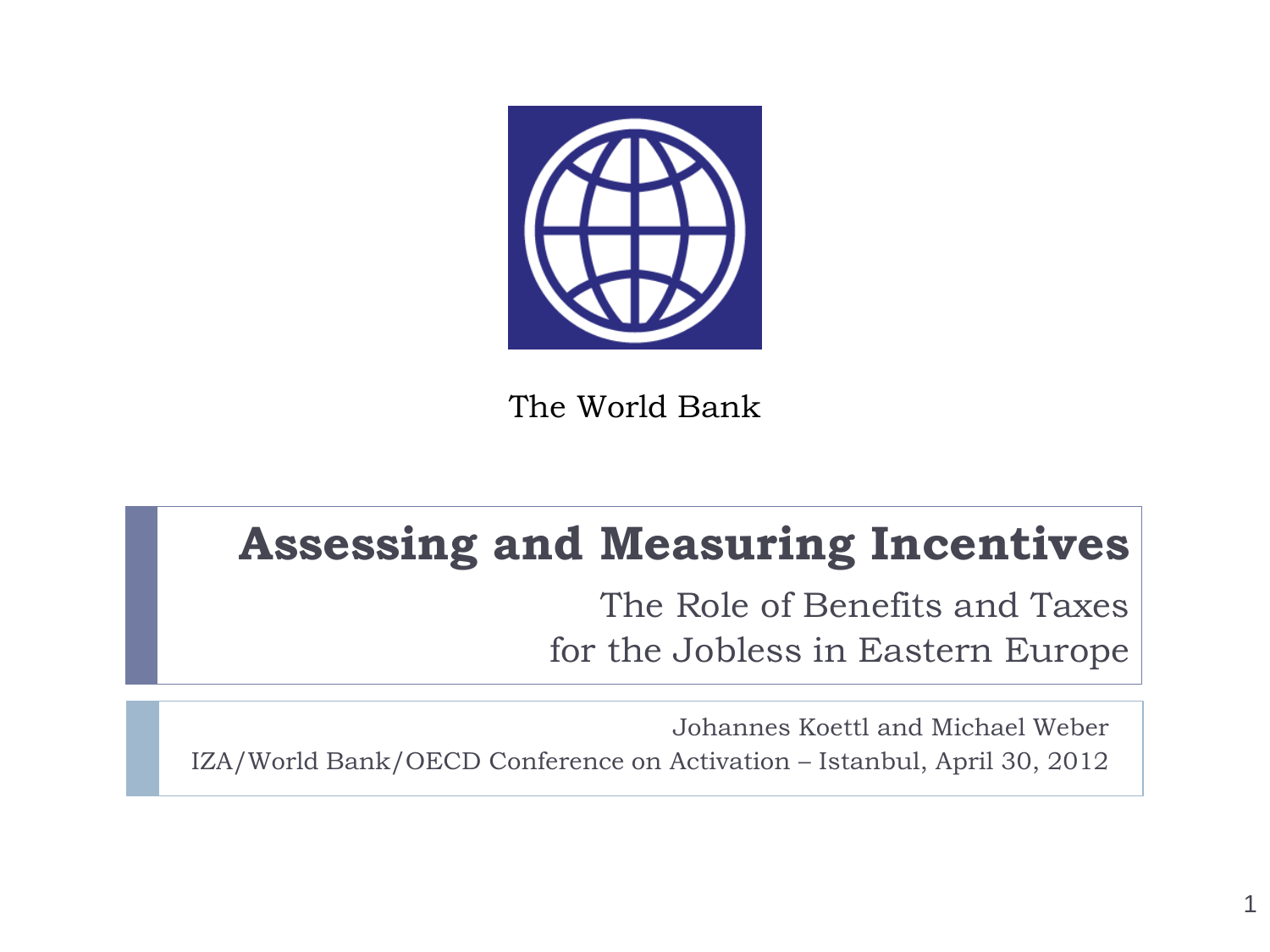

# **Overview**

- 1. Conceptual framework
	- Focus on labor market transitions
- 2. Measuring (dis-)incentives for (formal) work
	- **Using the OECD tax and benefit model**
- 3. Descriptive analysis of work (dis-)incentives
	- ▶ Comparing non-ECA OECD, the Balkans, the New EU Member States, and Turkey
- 4. Which (dis-)incentives matter?
	- ▶ Characteristics of labor markets in non-ECA OECD, the New EU Member States, the Balkans, and Turkey
- 5. Conclusions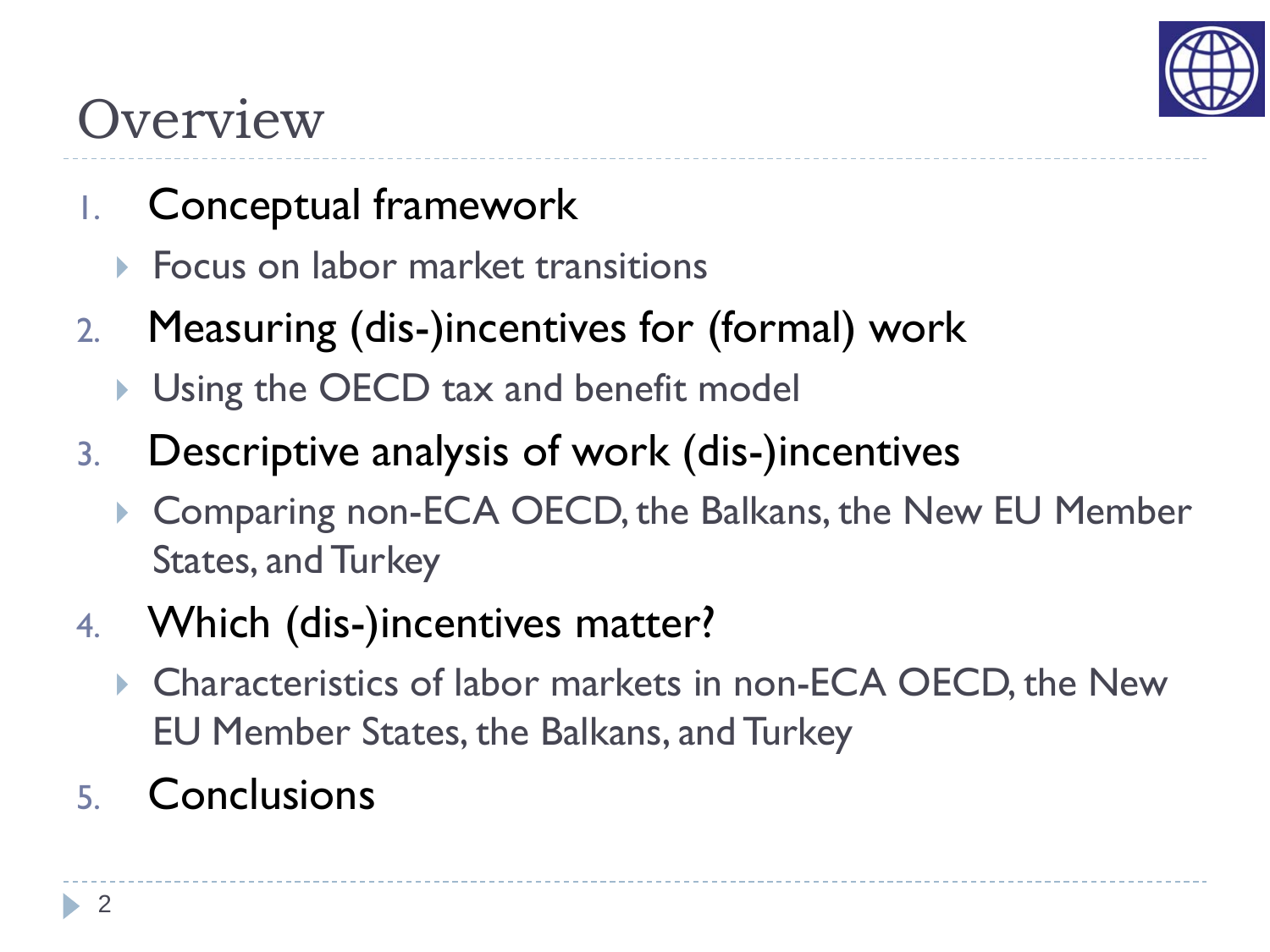

# 1. Conceptual framework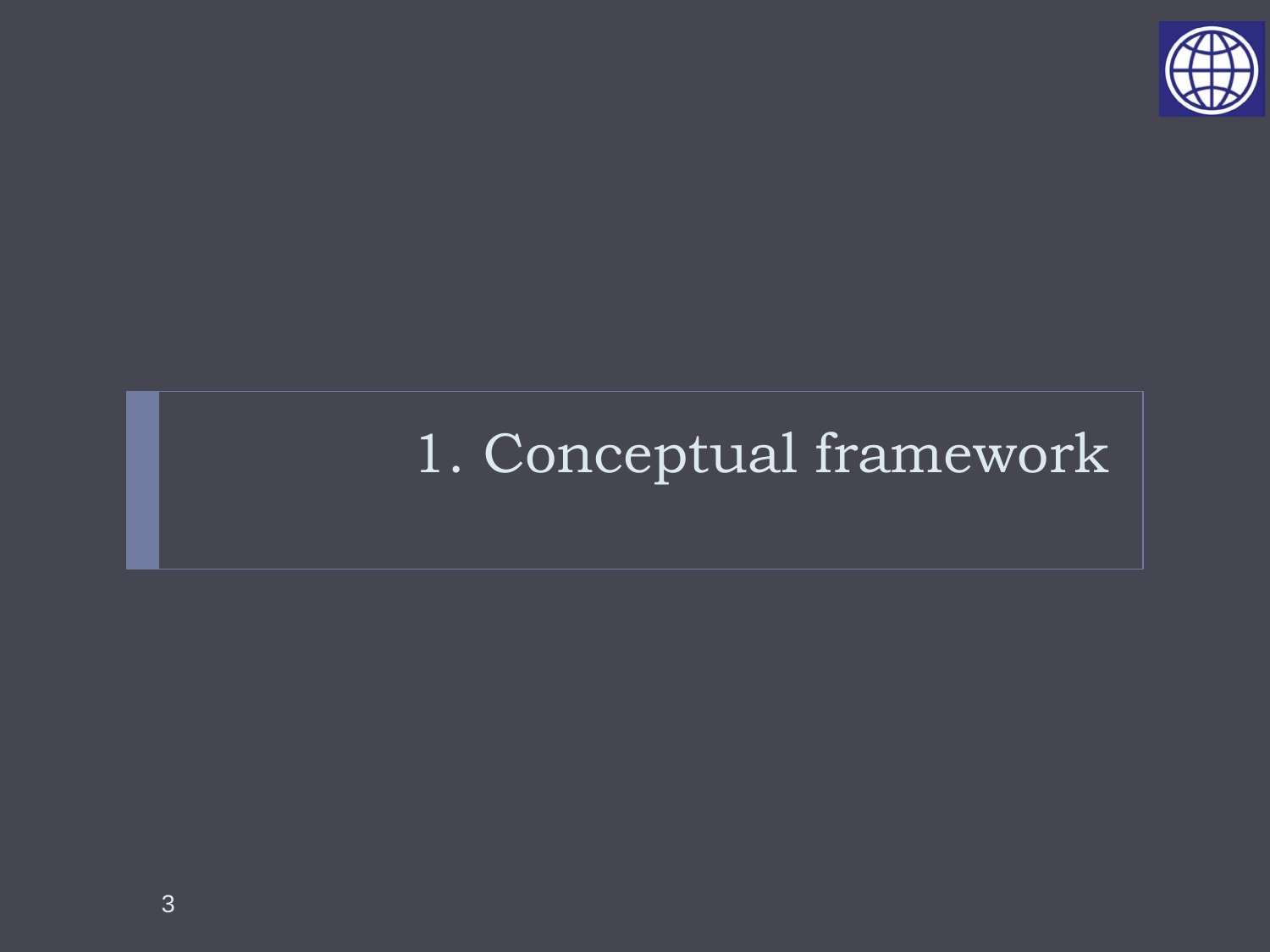## Incentive-Compatible Benefits for the Jobless



- ▶ Comprehensive view on active labor market policies (ALMPs)
	- Support people to look for, find, and keep the *right* job
- Activation policies are essentially based on the principle of mutual obligations:
	- Income support (UB, SA, in-work benefits, etc.) conditional on compliance (search job, keep job, train, etc.)
- Many different labor market transitions where activation policies can help
- **Financial incentives are key for mutual obligations**
- ▶ How do financial incentives compare between high-income OECD and ECA countries?
- ▶ In high-income countries, focus is on unemployment benefits (UB), but other benefits are taken into account more and more
	- **Move towards integrated SP systems**
- ▶ In ECA, UB coverage is relatively low
	- $\triangleright$  But what about other benefits?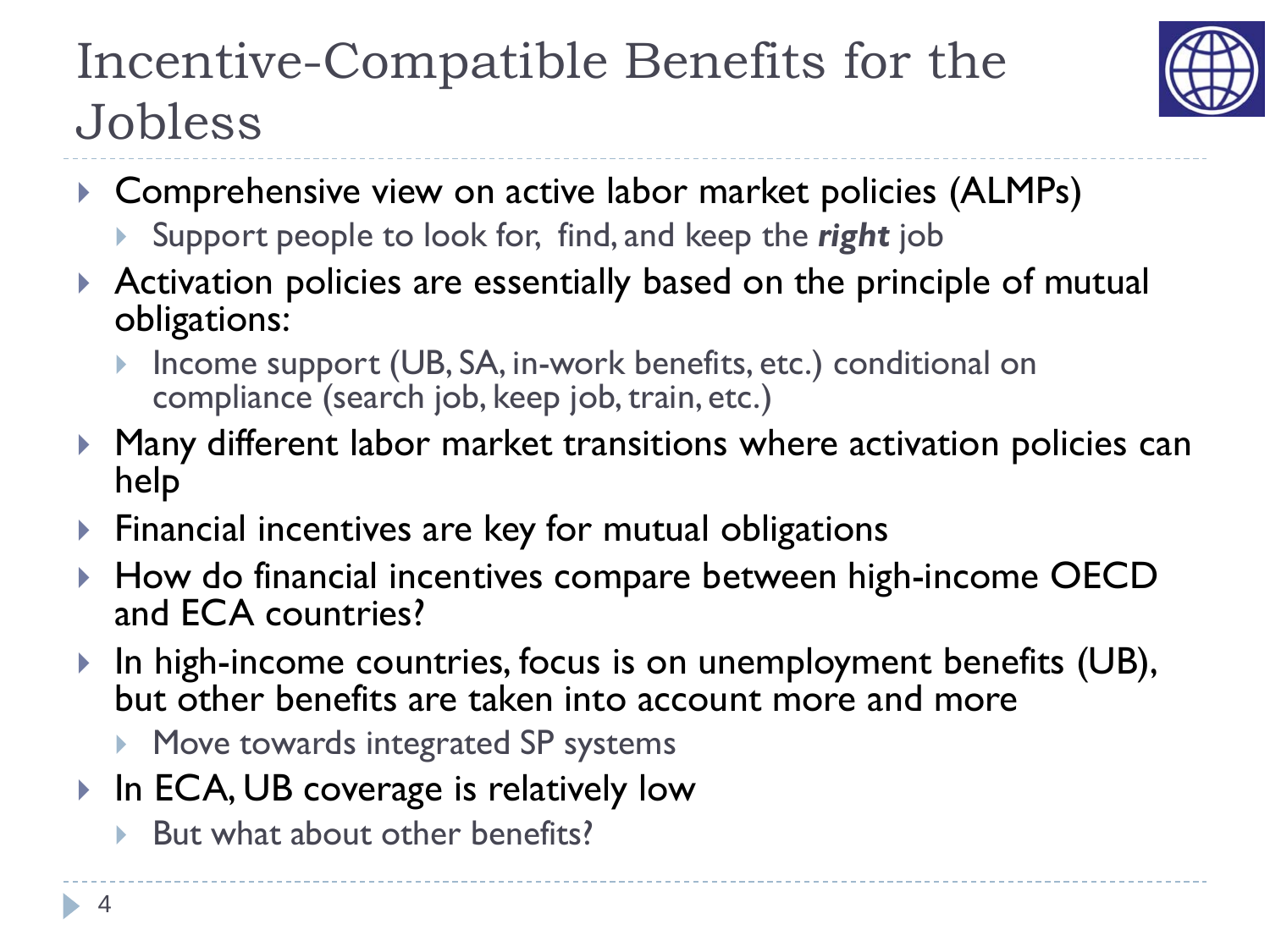

# Labor market transitions

### ▶ Between employment

- Between formal and informal
- **Formal to formal**
- Informal to informal

### ▶ Between unemployment and employment

- Employment to unemployment (w/ or w/o benefit)
- ▶ Unemployment (w/ or w/o benefit) to employment
- ▶ Between inactivity and (un)employment
	- Inactive to active job seeker
	- Active job seeker to inactive/discouraged
	- Between inactivity and employment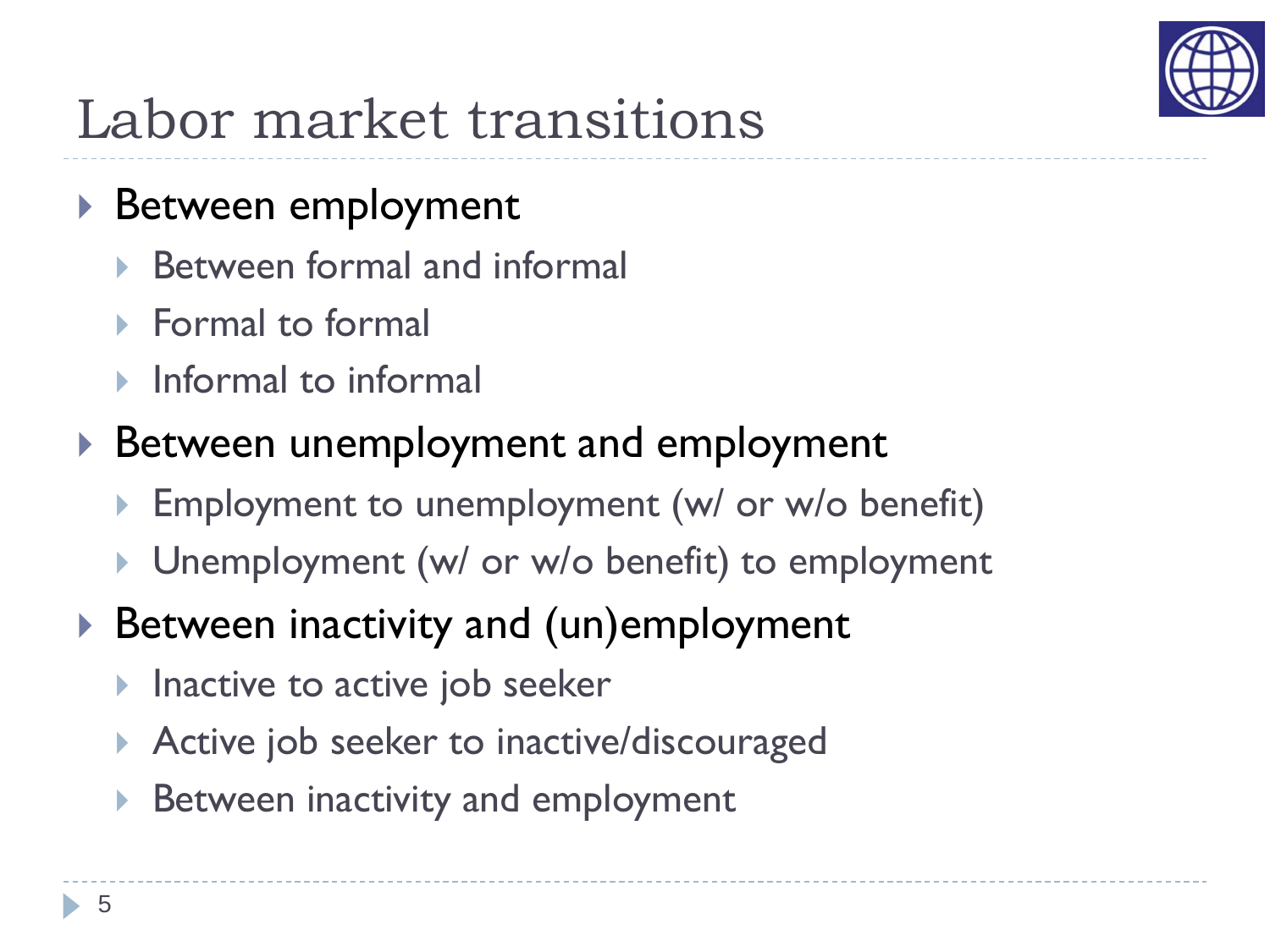# Measuring incentives between labor market transitions



- $\blacktriangleright$  Incentives and disincentives between these various labor market transitions can be measured
	- Requires analysis of  $tax$  and benefit system
- ▶ But: the degree to which these disincentives **matter** will very much depend on country context
- ▶ Largely driven by the characteristics of labor markets
	- ▶ Which transition matter mostly?
- ▶ Focus on transitions from unemployment/inactivity to formal employment
- ▶ Work in progress, preliminary findings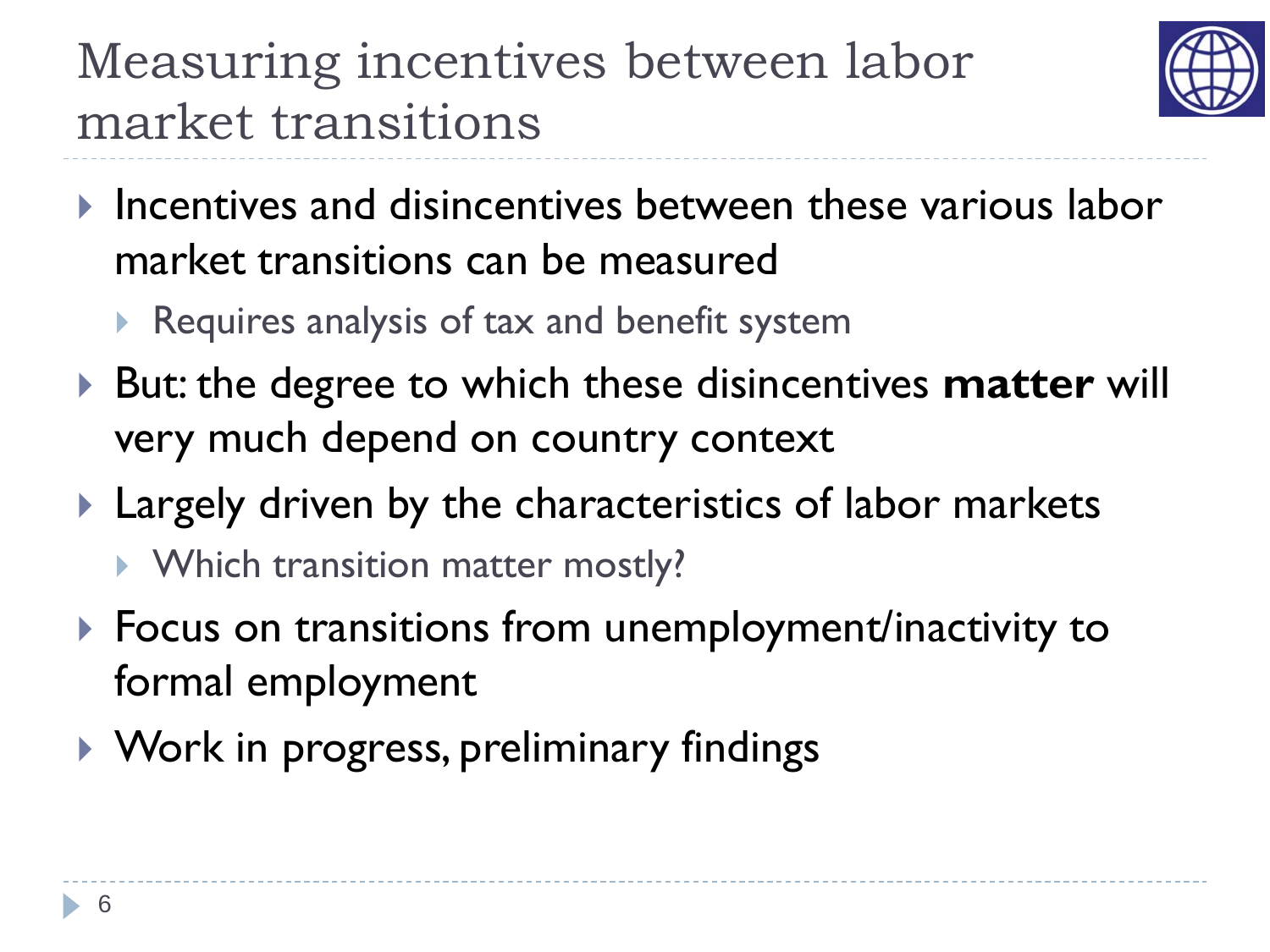

### 2. Measuring (dis-)incentives for (formal) work

Using the OECD tax and benefit model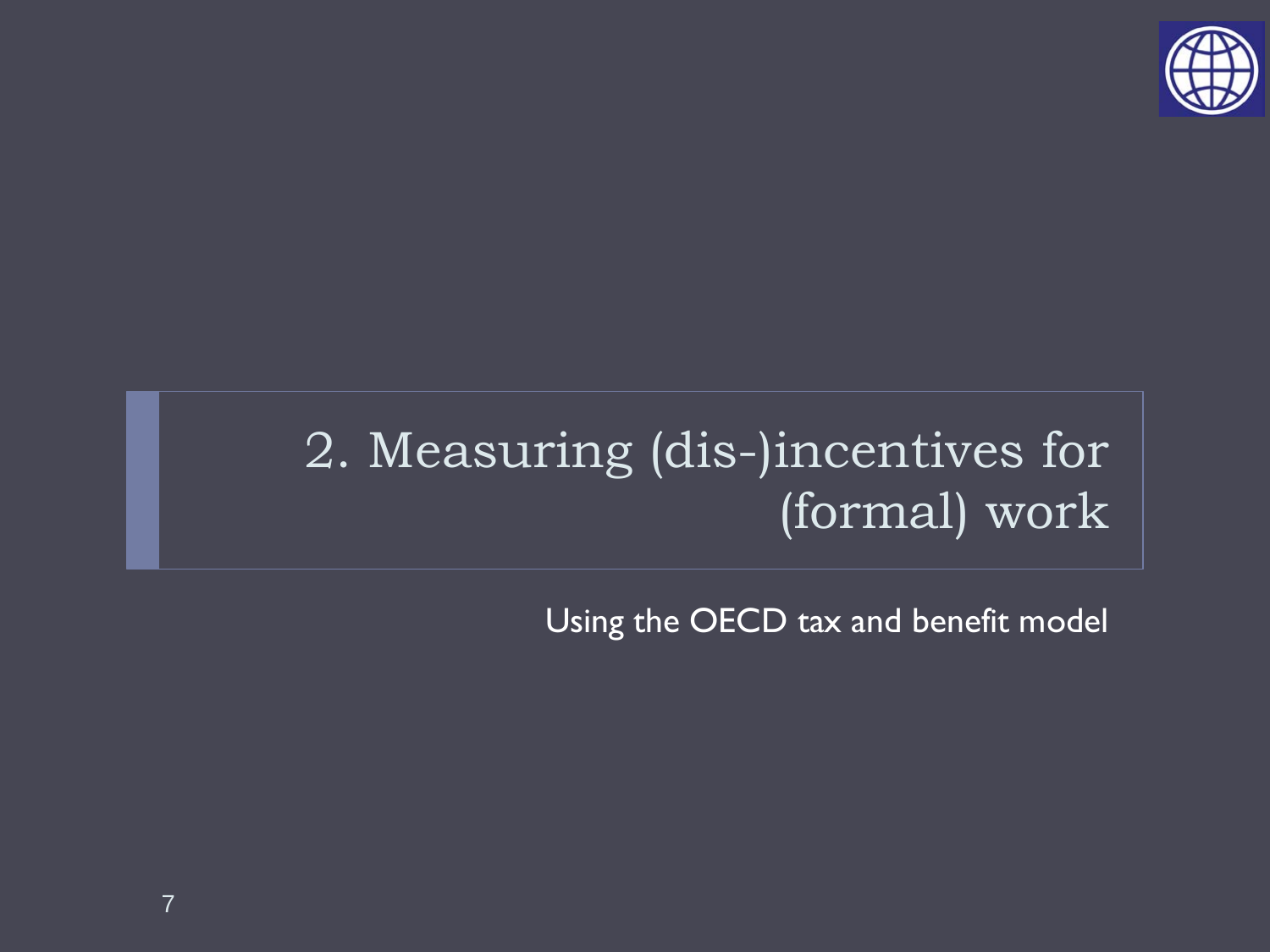

# Labor market transitions of interest

- Average effective tax rate (AETR): What share of gross income of the accepted formal job—including in-work benefits—is taxed away through personal income tax (PIT), social security contributions (SSCs), **and lost benefits** (UB, SA, family and housing benefits)?
	- **I** Unemployment to formal job
	- **Inactivity to formal job**
- ▶ Net replacement rate (NRR): What share of net income is replaced through benefits when losing/giving up a formal job?
	- ▶ Formal job to unemployment
	- $\triangleright$  Formal job to inactivity
- Marginal effective tax rate (METR): What share of additional gross income is taxed away when expanding work hours?
	- $\blacktriangleright$  Full-time to part time
- ▶ Formalization tax rate (FTR): What share of informal income is taxed away through PIT, SSCs (employer and employee), and lost benefits when formalizing at the same wage level?
	- **Informal job to formal job**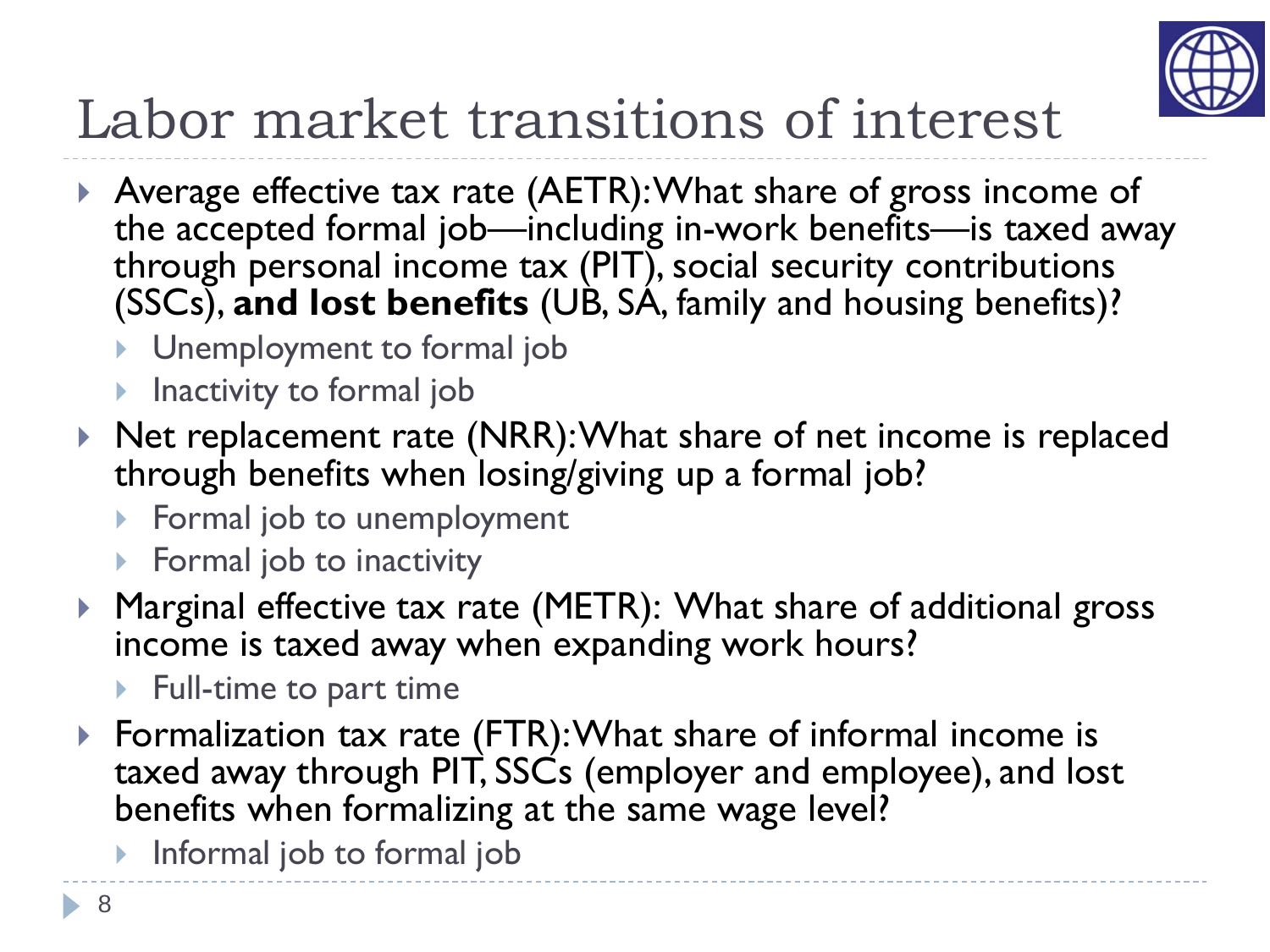

## 3. Descriptive analysis of work (dis- )incentives

Non-ECA OECD, the Balkans, New EU Member States, and **Turkey**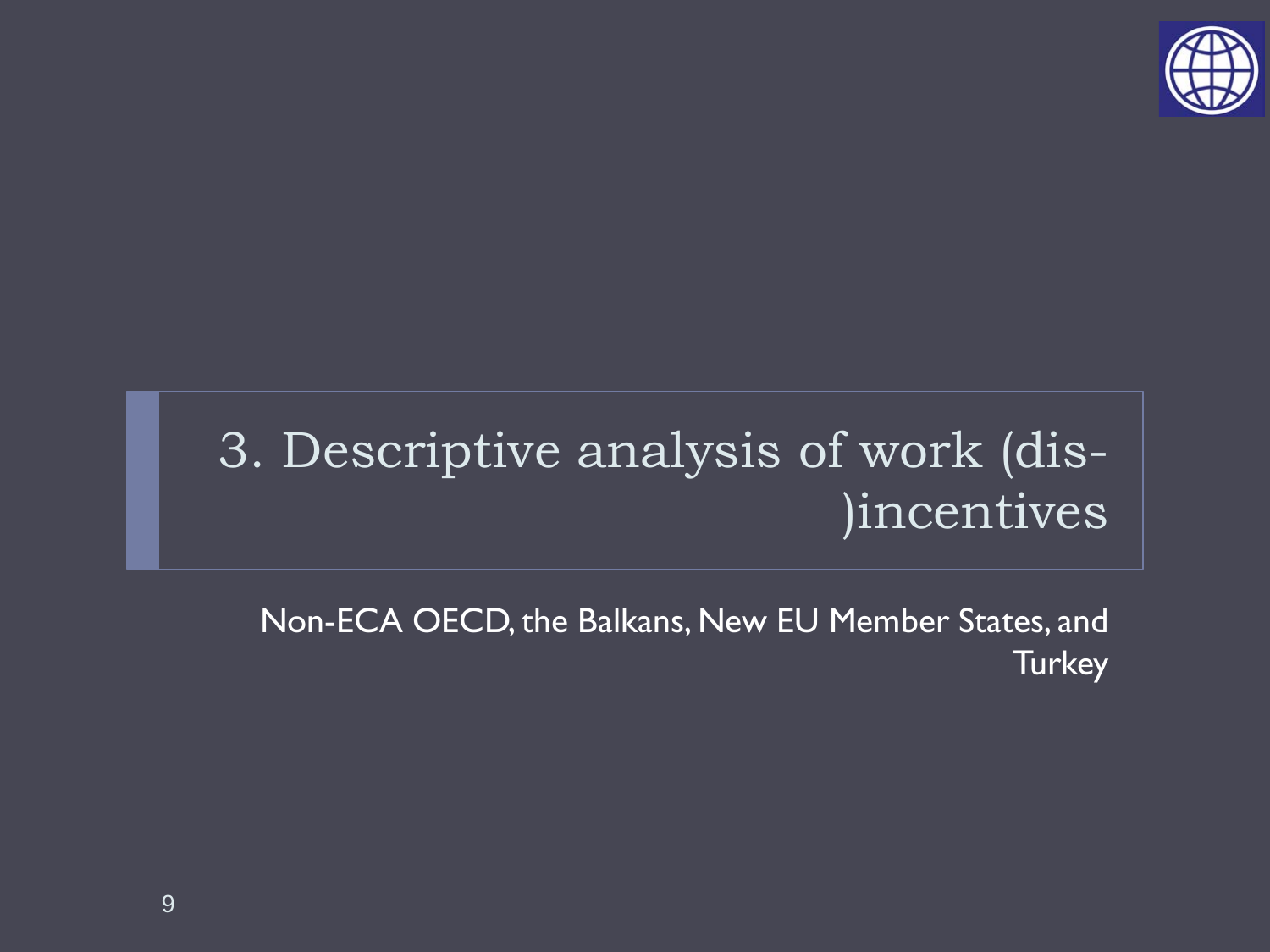### AETR from unemployment to formal job: high and fairly similar across regions; higher in the Balkans for families





Source: OECD Tax and Benefit model (2009)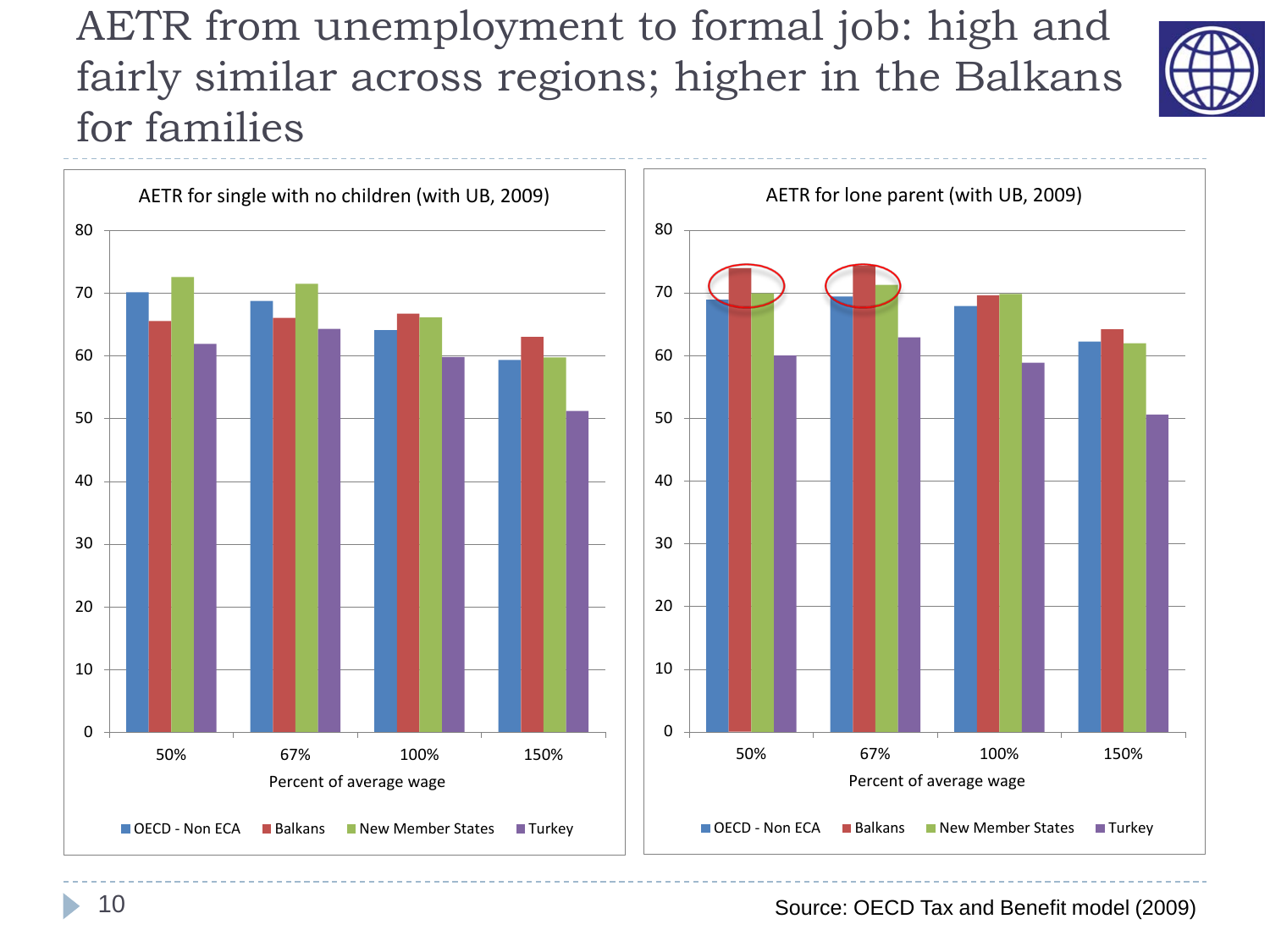AETR from inactivity to formal job: more diverse, highest in OECD, lowest in Turkey; more similar for families (role of family benefits in Balkans and NMS)





Source: OECD Tax and Benefit model (2009)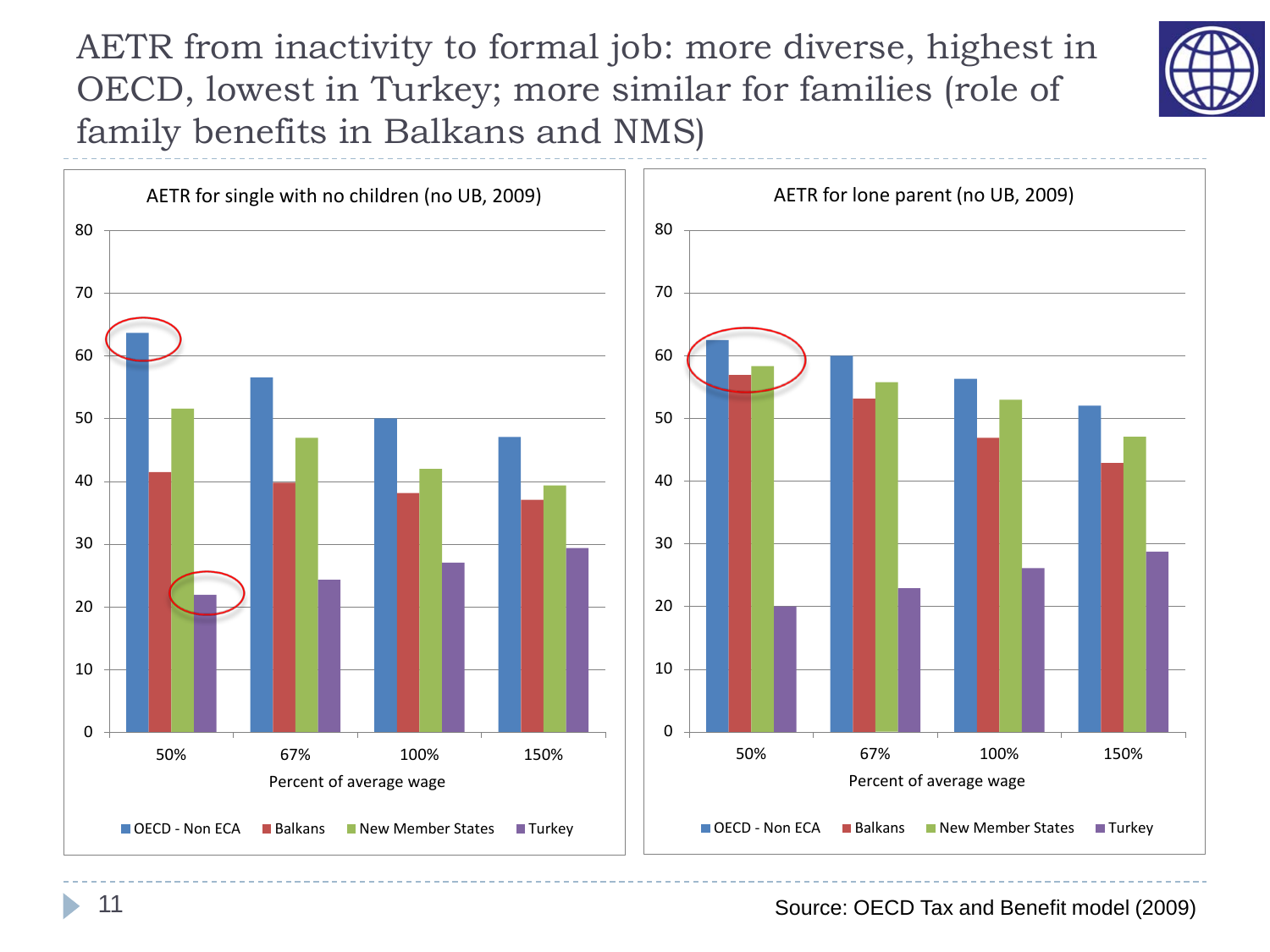# NRR: highest in NMS, fairly similar for higher-wage earners (except Turkey)





Source: OECD Tax and Benefit model (2009)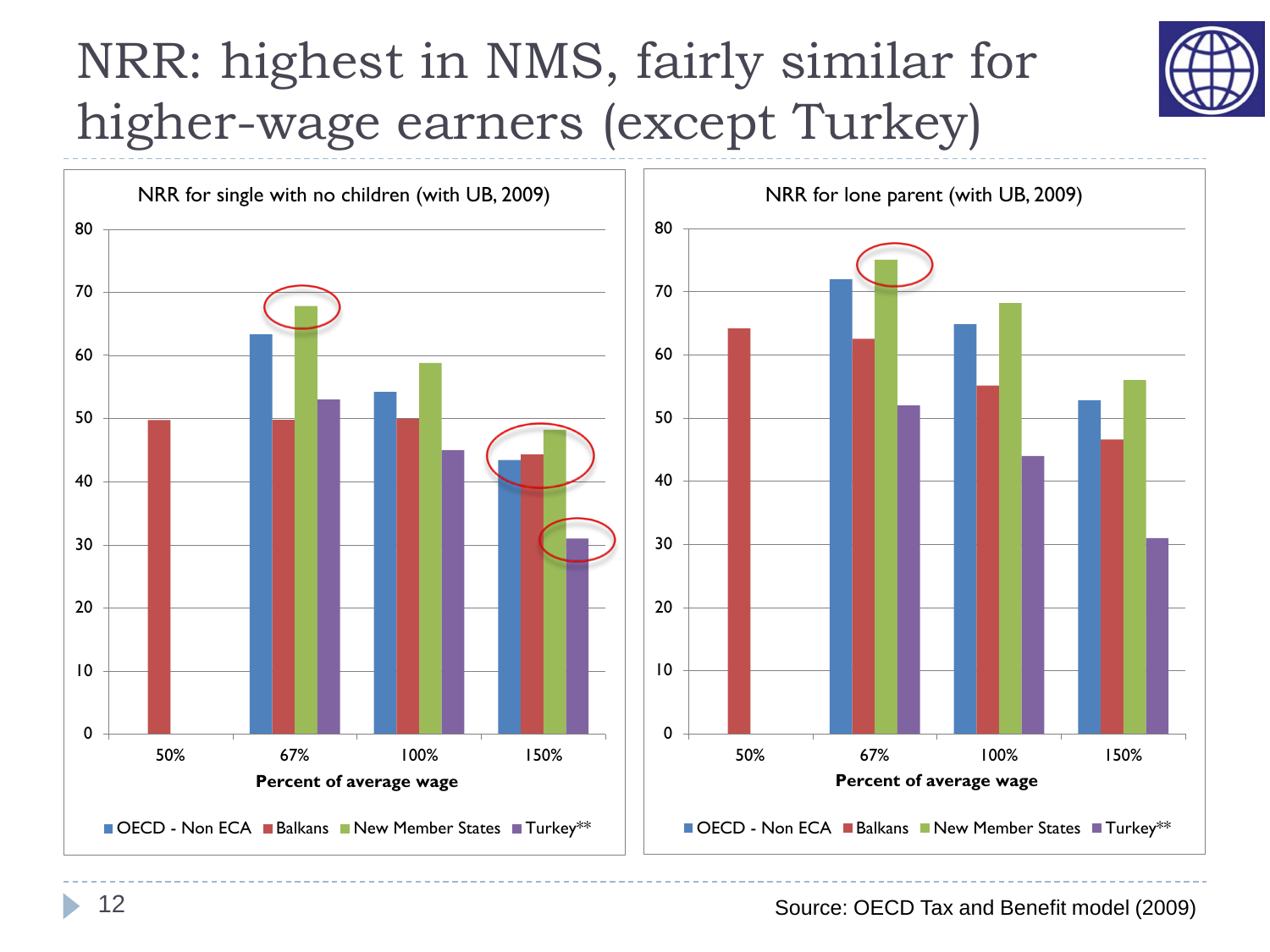

### Summary

- Comparative descriptive analysis of work disincentives in OECD, Balkans, NMS, and Turkey
- From unemployment (with unemployment benefits) into a formal job:
	- Disincentives are fairly similar across regions
	- High at 60 to 70 percent average effective taxation
	- Higher for families, especially in the Balkans (role of family benefits)
- **Ficht** From inactivity (with means-tested benefits like social assistance, housing, family benefits) into formal job:
	- Overall, disincentives are lower than with UB
	- Without children: much more diverse across regions because much lower for Balkans, NMS, and Turkey
	- With children: fairly similar across regions, but lower for Turkey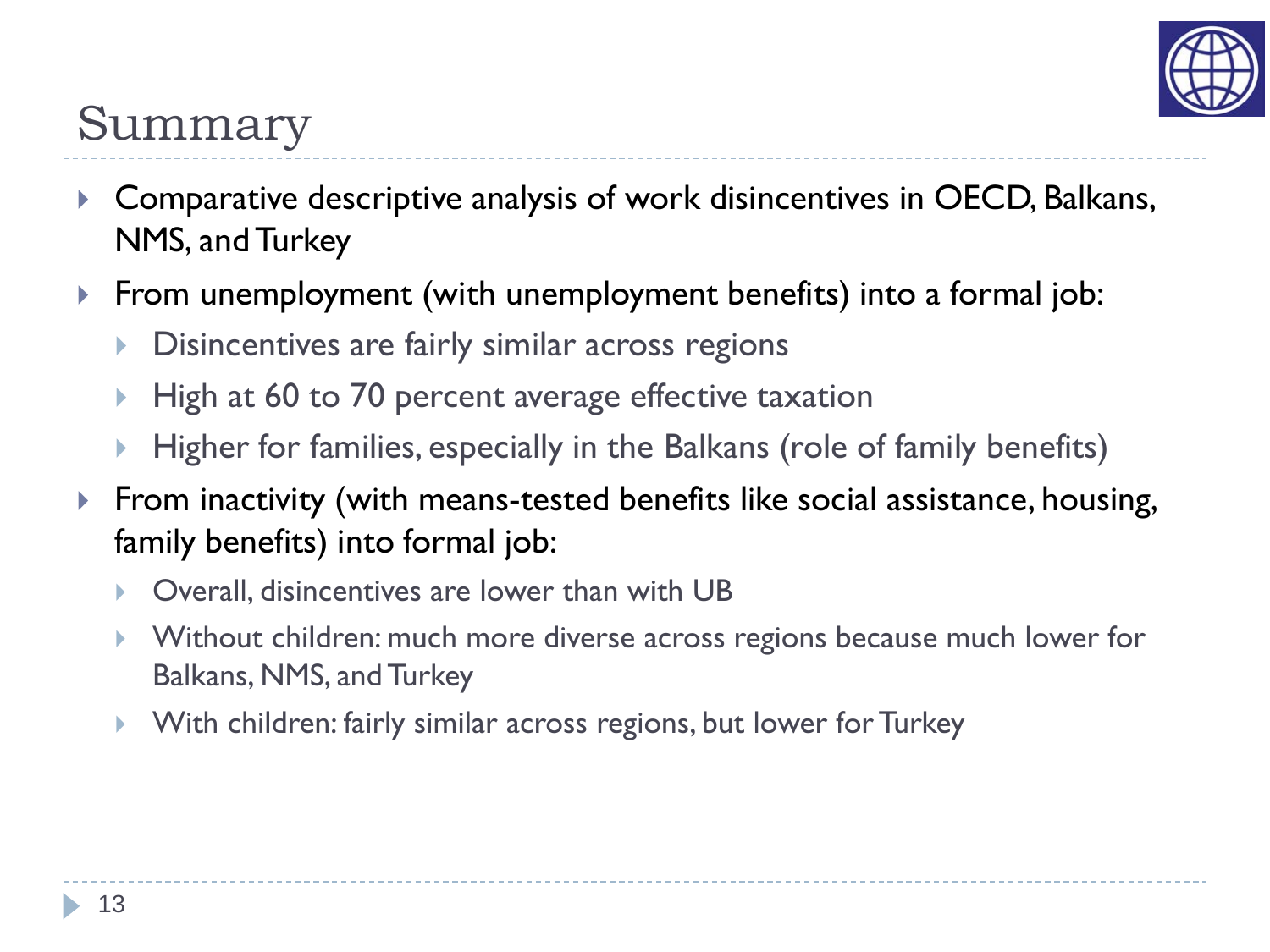

# 4. Which (dis-)incentives matter?

Characteristics of labor markets in non-ECA OECD, the Balkans, the New EU Member States, and Turkey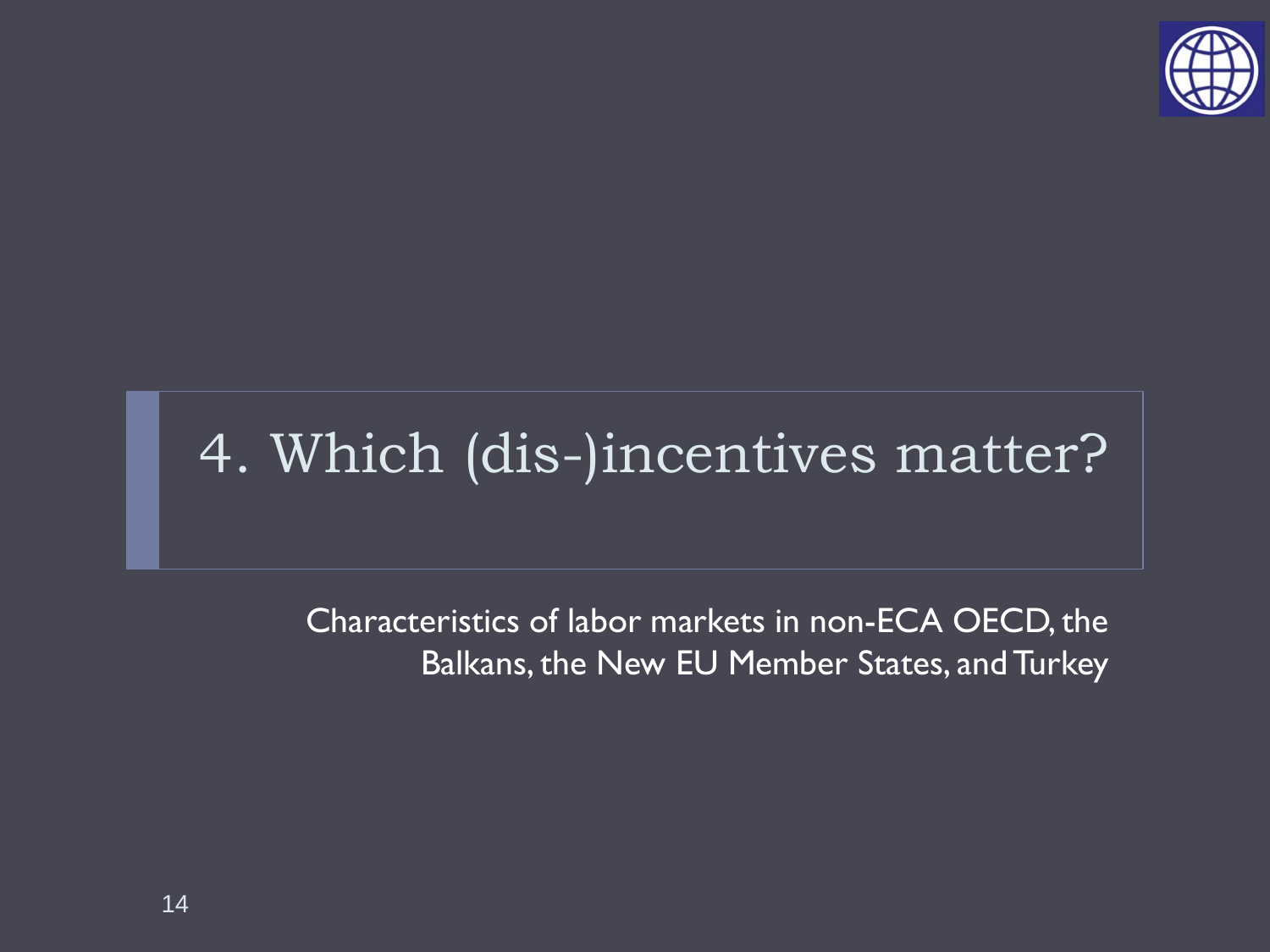Household survey data: UB coverage (share of unemployed receiving UB) much lower in Eastern Europe



b.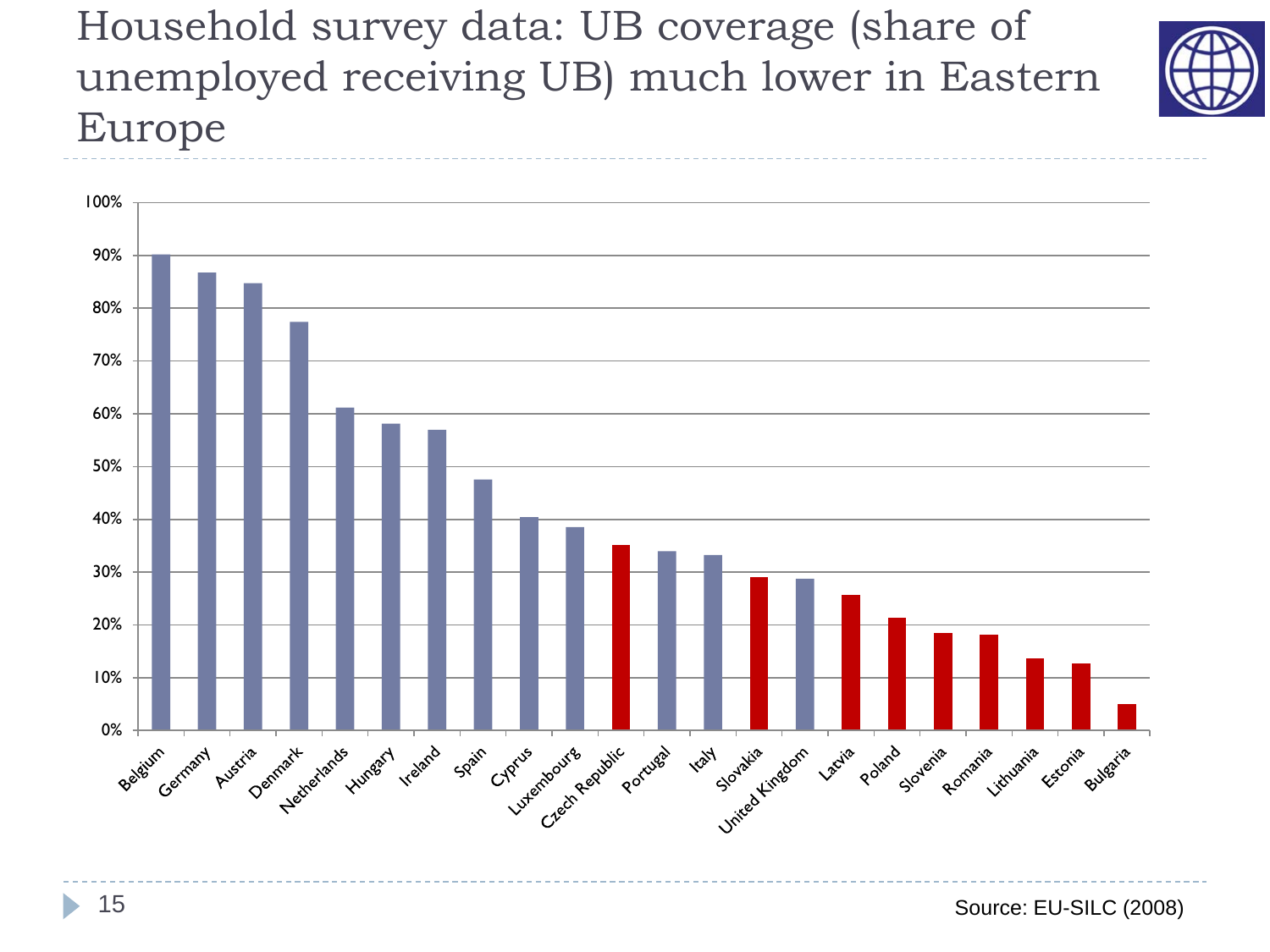Administrative data: low UB coverage (share of **registered** unemployed receiving UB) in Balkans, Turkey, and most NMS



### 100 90 80 70 60 50 40 30 20 10 Russian Federation Creck Realistic Joile Avenie Arm Armenie Croatie transmile polard Lutter Journal Crossing Assign , Aomania cylia duratio Rulestia Richard Juraine ree Estañia Acia Belarus **SS** Lacita seto Hungary Icistan Mstan Albert Molow Hyper Tailuson 16 Source: Kuddo (2012)

### **UB recipients as % of registered unemployed (2009)**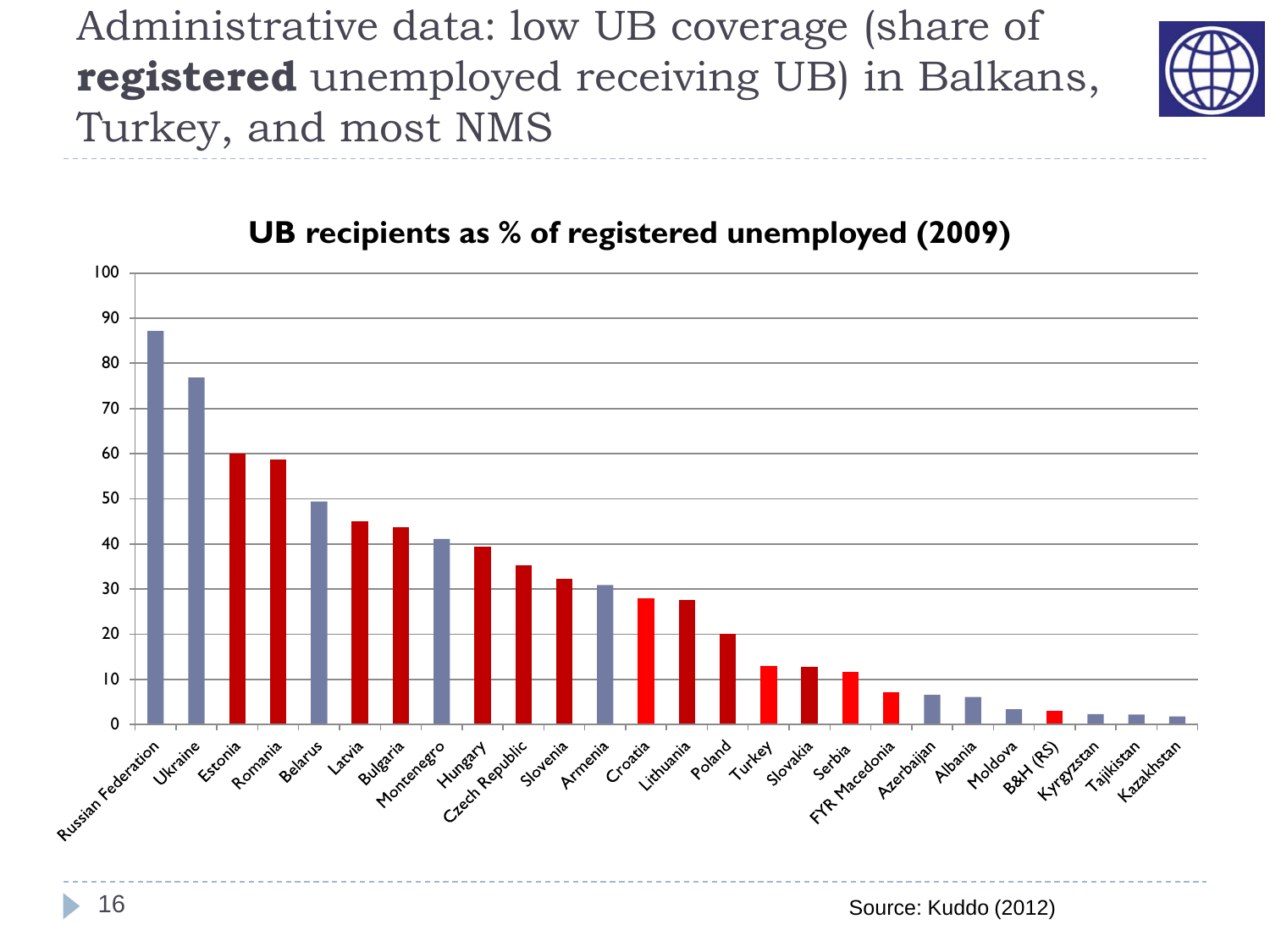

### Why low coverage? Long-term unemployment is higher in ECA

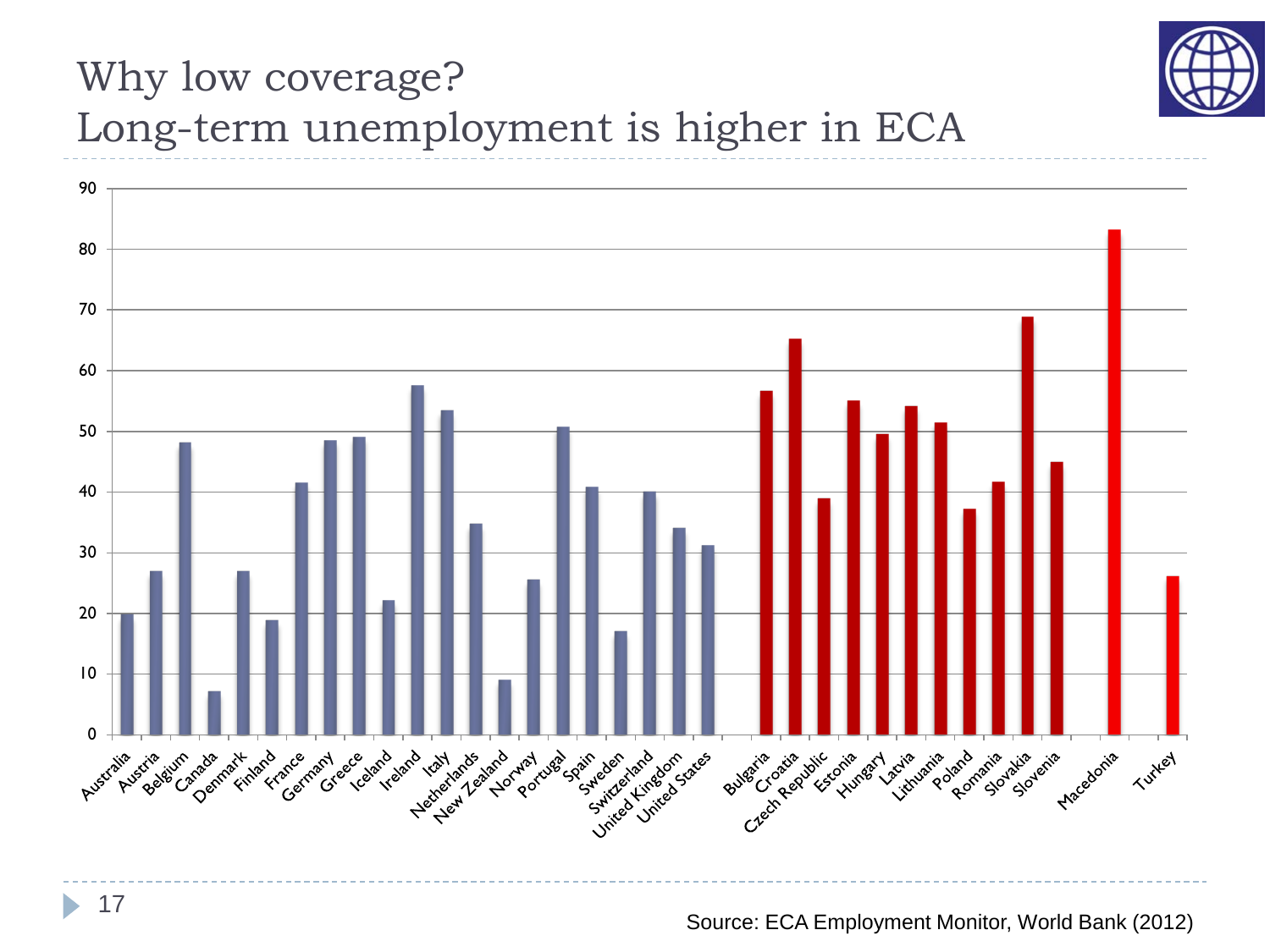

### Why low coverage? High informality rates in ECA



18 Note: Measurements between LFS, SILC and TUIK not fully comparable

D.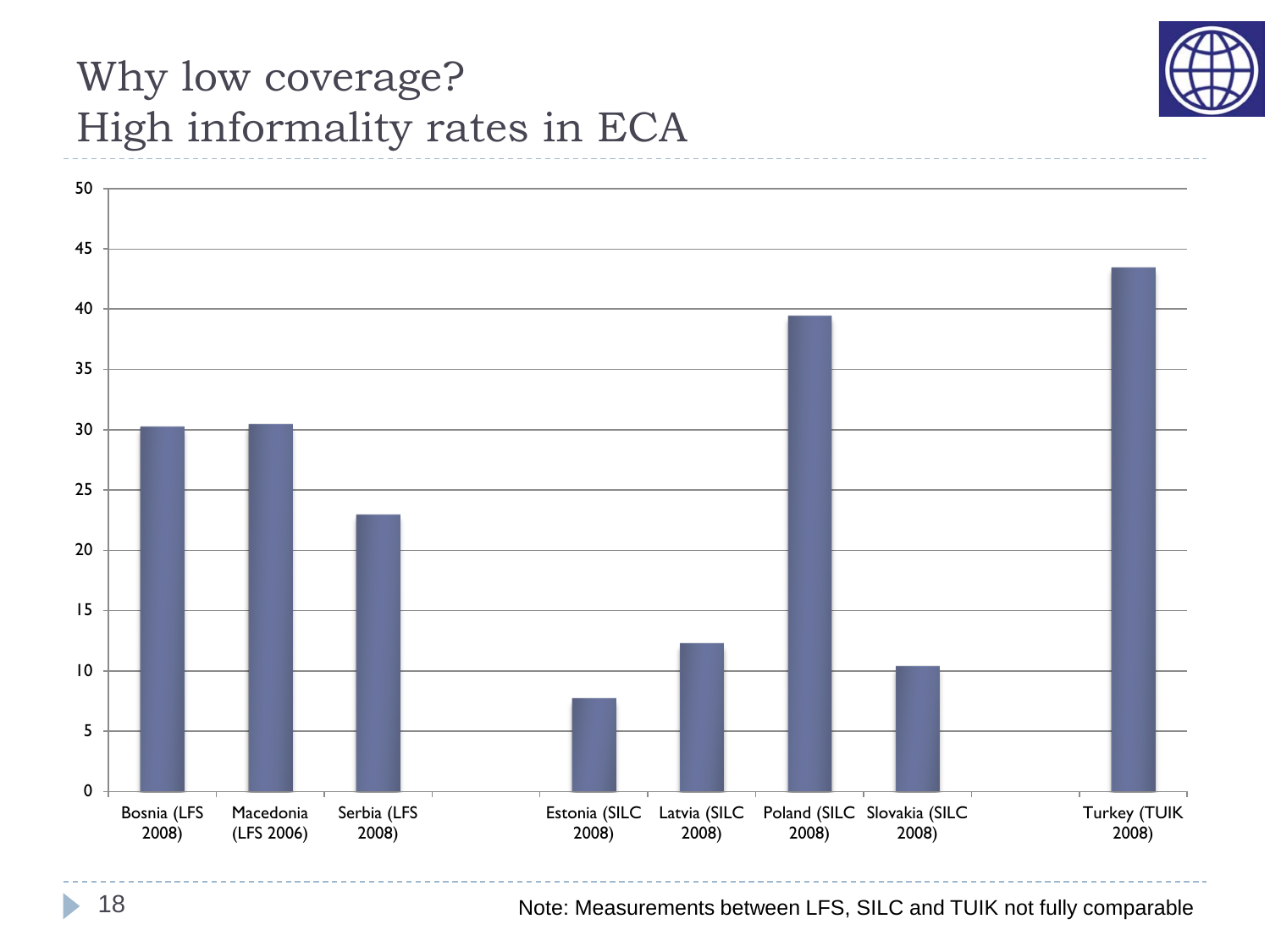### Coverage of social assistance benefits (as share of unemployed)



b.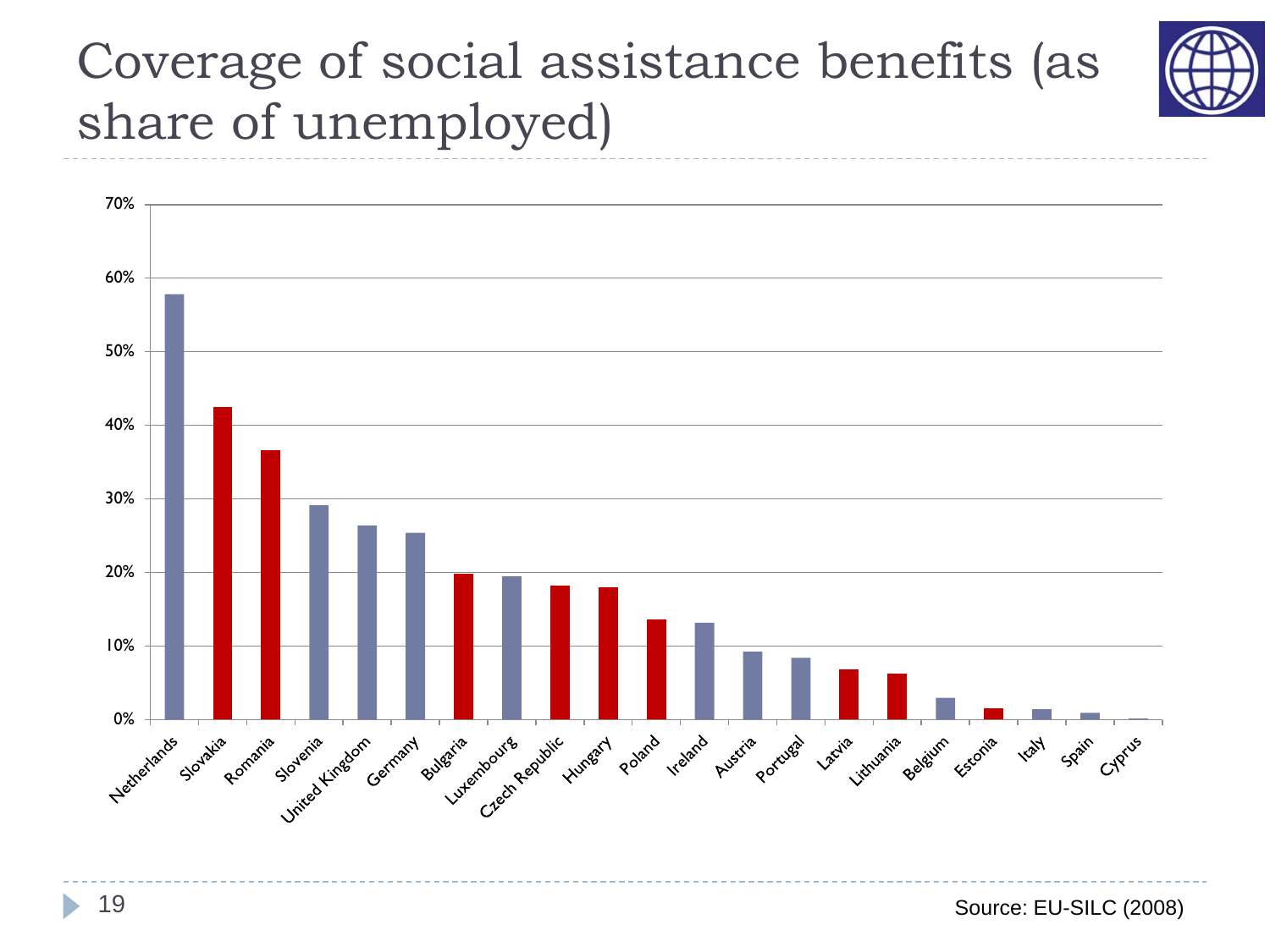## Coverage of housing benefits (as share of unemployed)



b.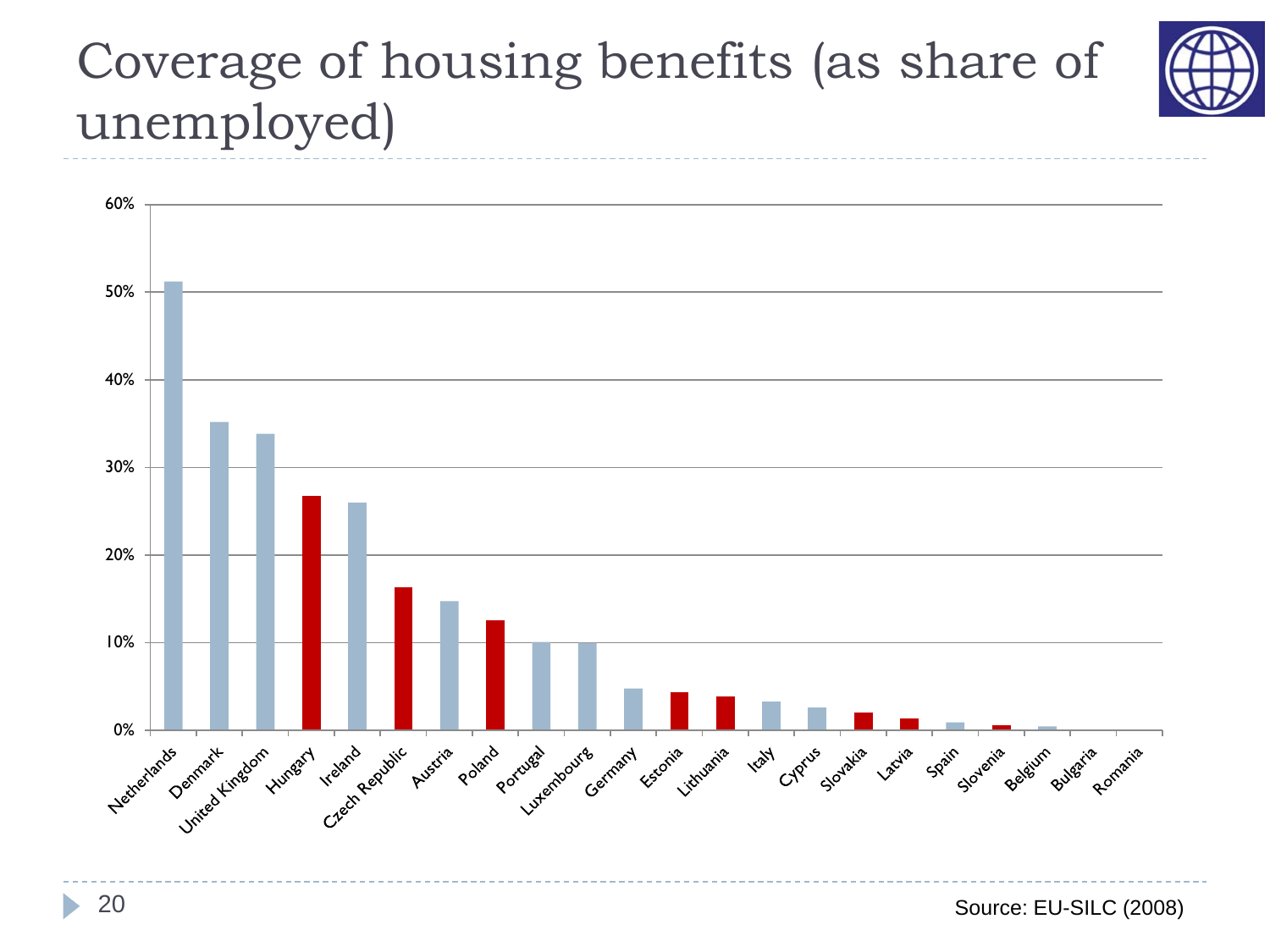## Coverage of family benefits (as share of unemployed)



 $\blacktriangleright$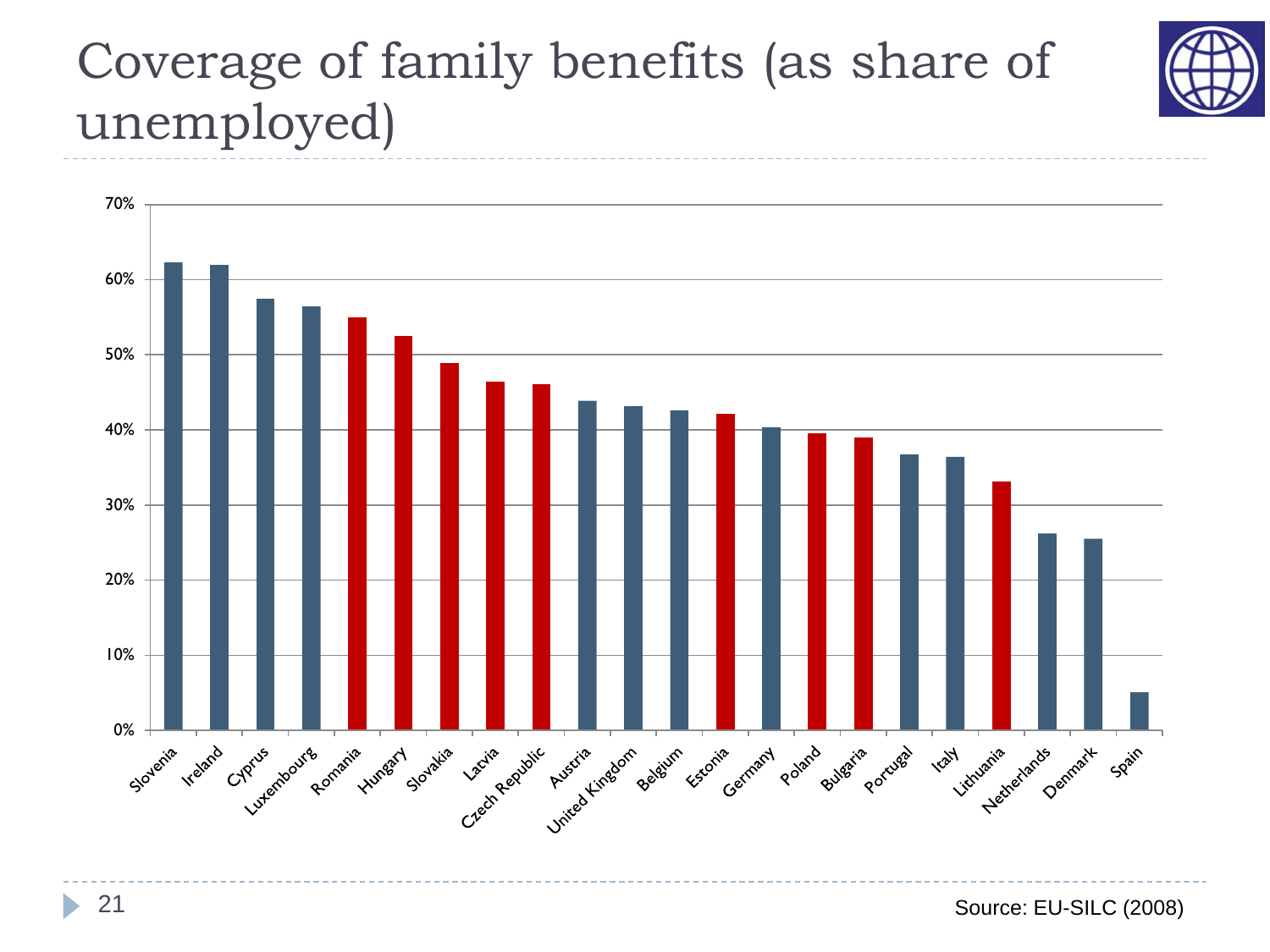

# Summary

- ▶ Labor market context in ECA countries differs from high-income OECD countries
	- $\blacktriangleright$  High informality
	- ▶ Coverage of UB benefits in ECA countries is low when compared to high-income OECD countries
	- $\Rightarrow$  How shall activation policies work if the income support component of the mutual obligation is irrelevant?
- ▶ But: when taking into account the consumption other benefits (SA, housing, and especially family benefits) among the unemployed, maybe there is potential to exploit the financial incentives for activation policies
	- Coverage of SA, housing and family benefits among the unemployed is considerably higher than coverage of UB
	- ⇒ Considerable potential for aligning incentive structure across benefits in line with activation principles
	- $\Rightarrow$  Move toward integrated SP systems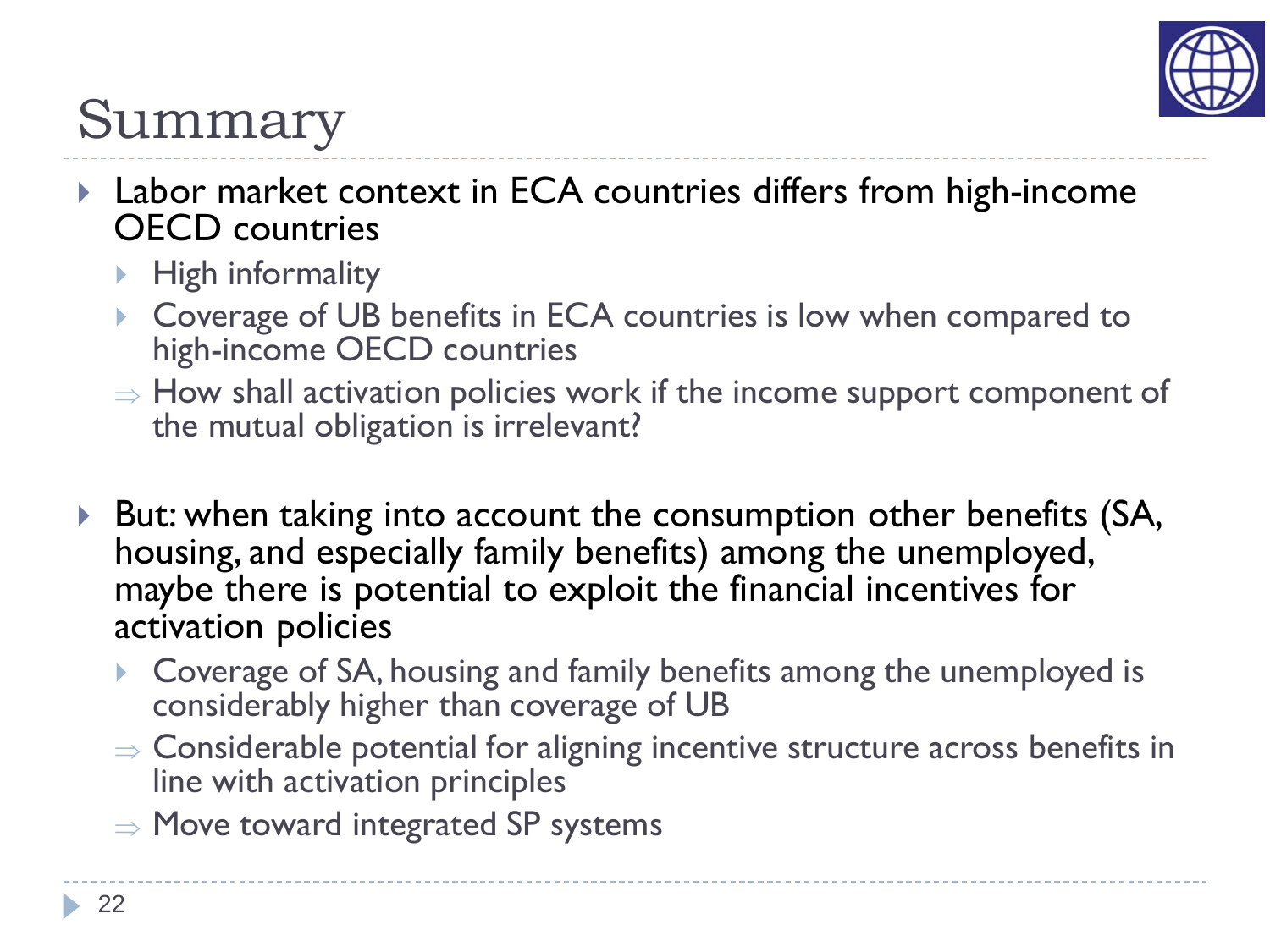

## 5. Conclusions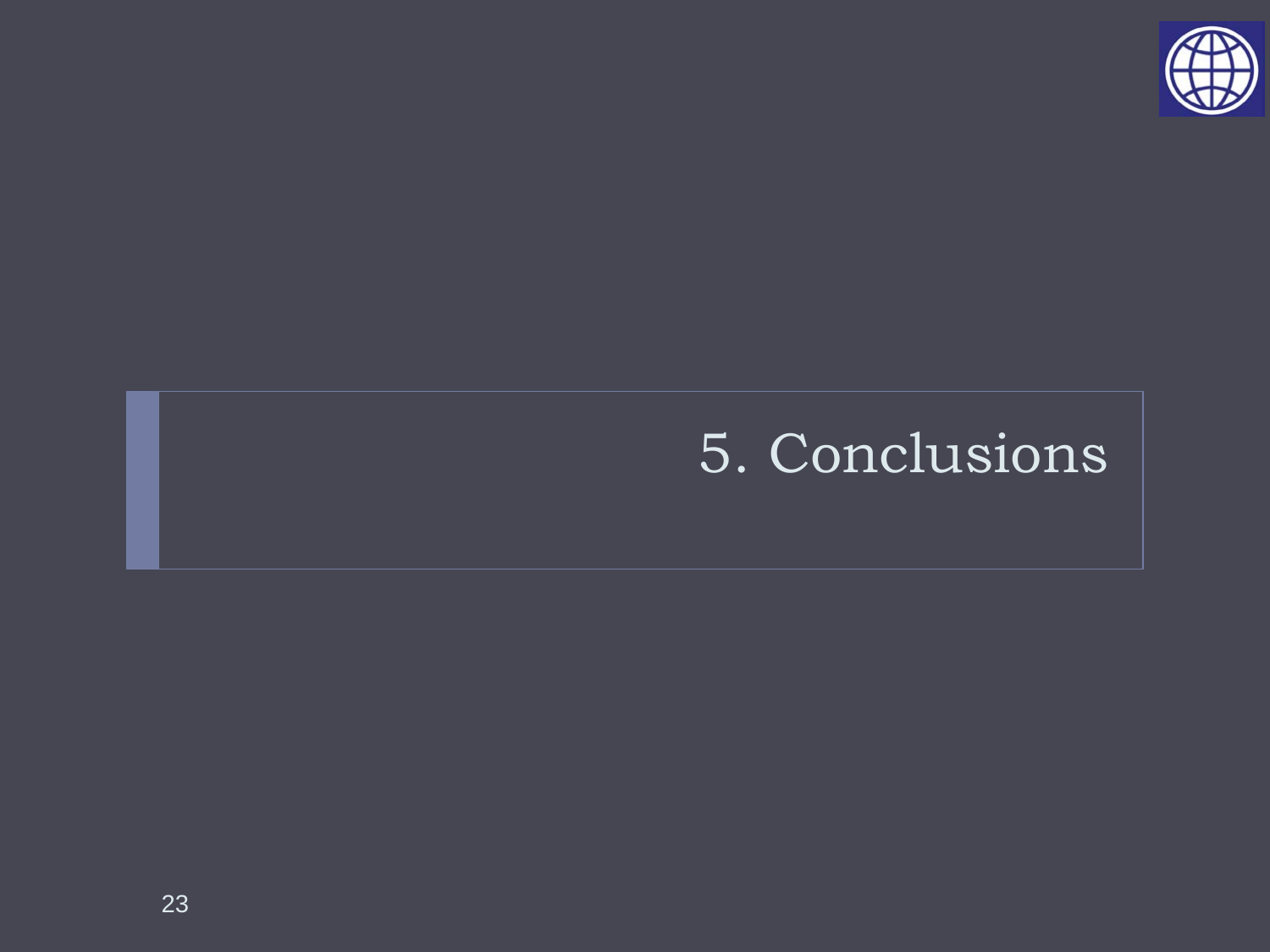

### Conclusions

- $\blacktriangleright$  Financial incentives are important for the activation agenda
	- In particular conditionality and eligibility rules building upon UB are key for incentivizing the unemployed
- Disincentives stemming from the design of unemployment benefits and related benefits and taxes are overall fairly similar in ECA countries when compared to OECD countries
	- Indicates room for activation conditionalities
	- Only for inactive households without children AETR and NRR seem considerably lower in ECA (less generous SA)
	- **Family benefits seem to play an important role**
- ▶ But: labor market contexts are very different
	- High informality and long-term unemployment
	- **Low UB coverage**
- ▶ Potential for better designed, incentive-compatible and integrated SP systems (including UB, but also other benefits) that set the incentives for transitioning to the *right* job and complement/support ALMPs
	- Integrated SP systems not only require aligned incentive structure, but also capacities to monitor and enforce mutual obligations (enhanced role of public employment services)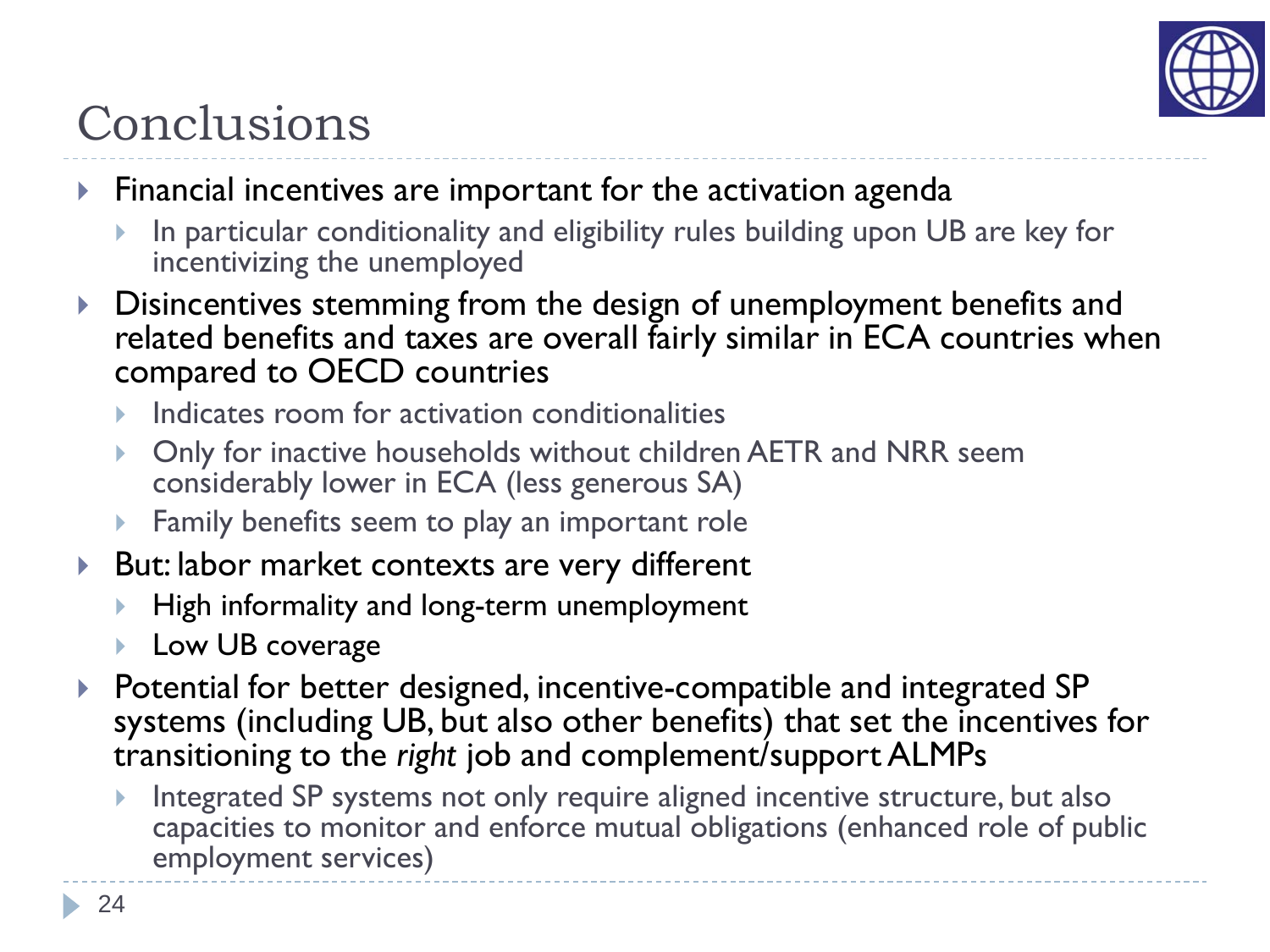

### Annex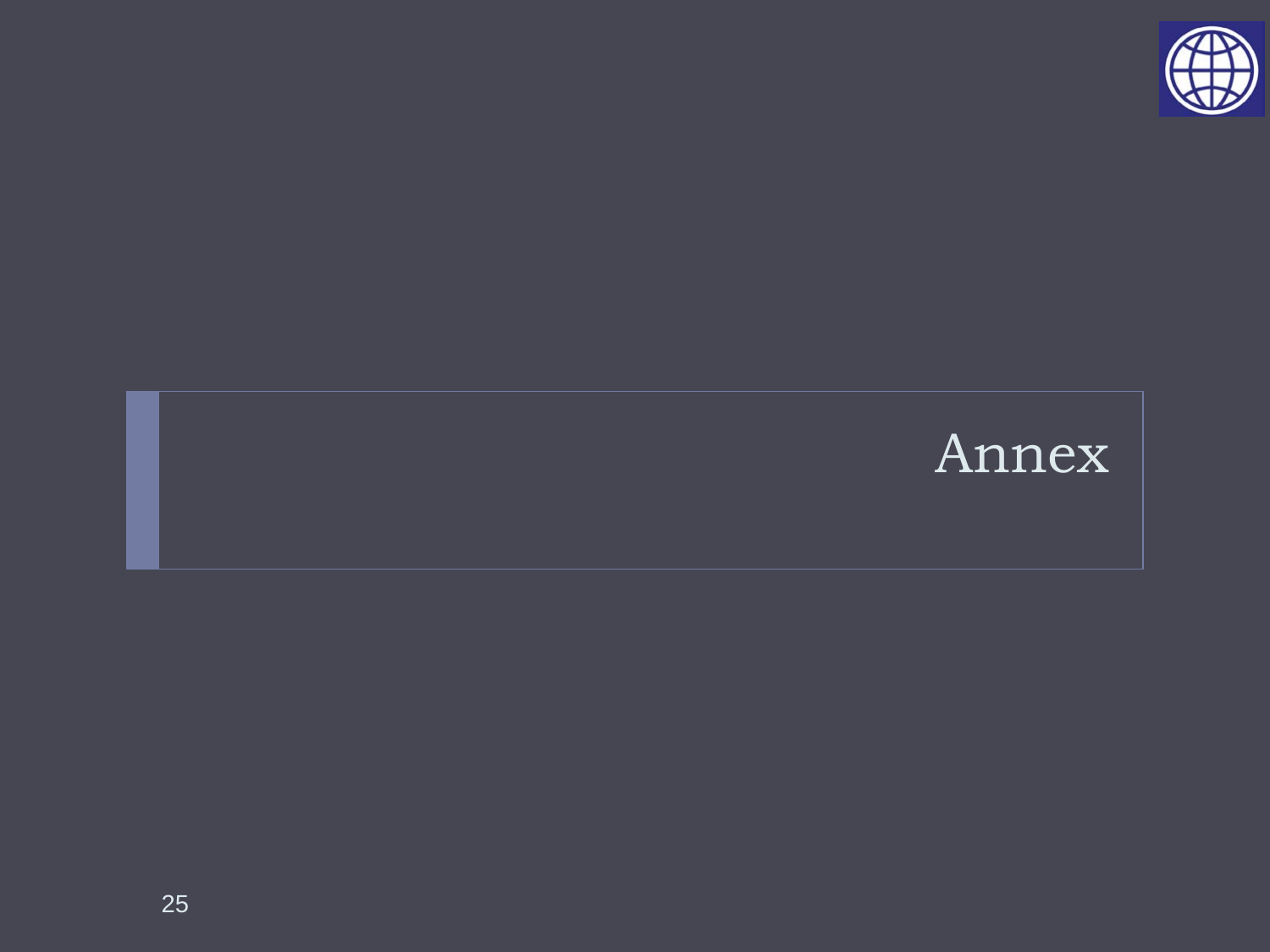### FTR: In NMS and Serbia, opportunity costs of formal work tend to be highest at lower wage levels

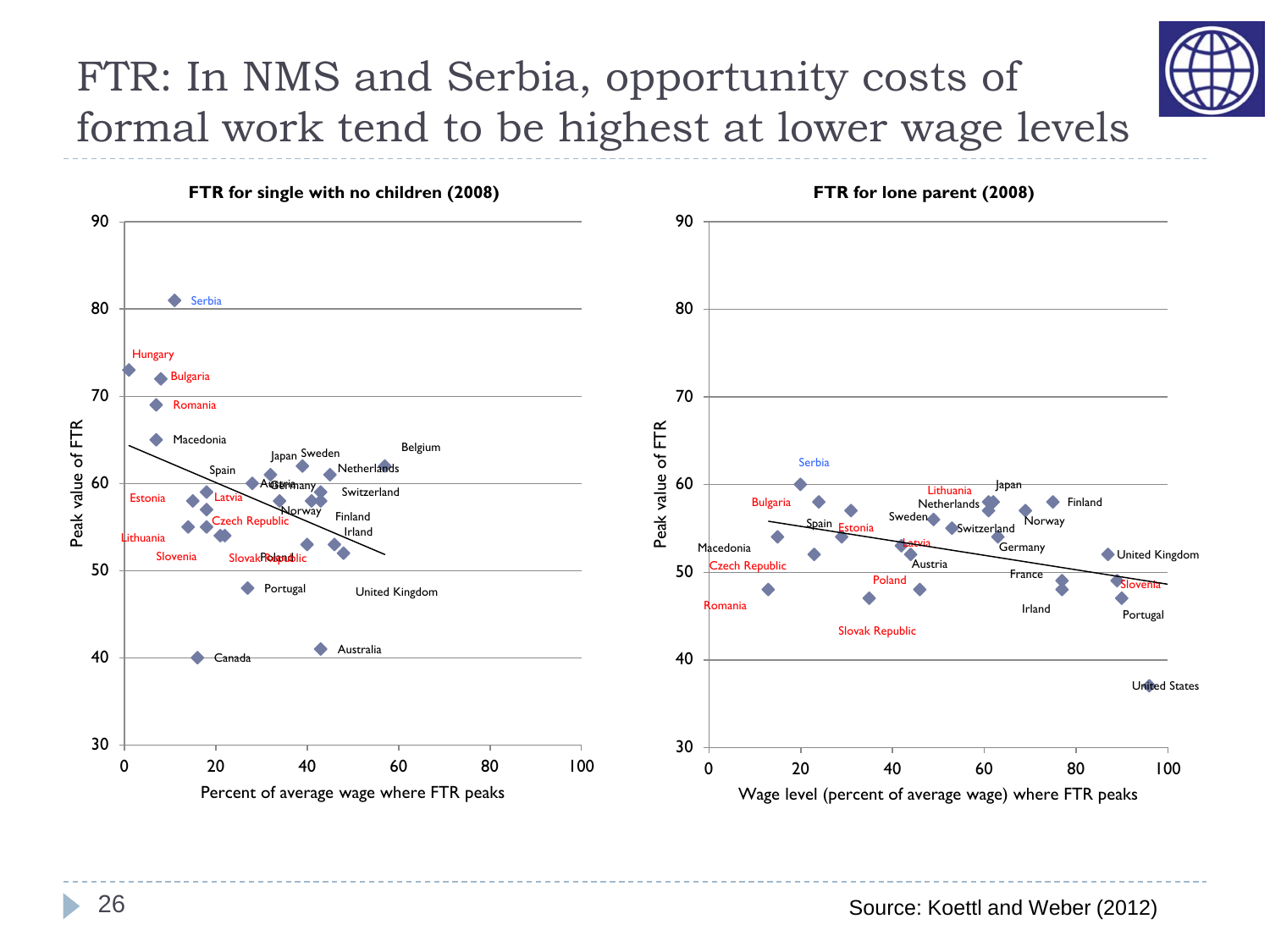Empirical analysis: do disincentives for formal actually work matter?



- ▶ Koettl and Weber (2012), using EU-SILC and OECD tax and benefit model for NMS
	- ▶ Matching work disincentives on individual level (FTR, METR, tax wedge)
	- **Find significant positive correlation between FTR/METR and** probability of being informal
	- 1 percentage point increase in FTR (METR) increases probability of being informal by 1.1 (0.8) percentage points
	- ▶ Correlation twice as high for low-wage earners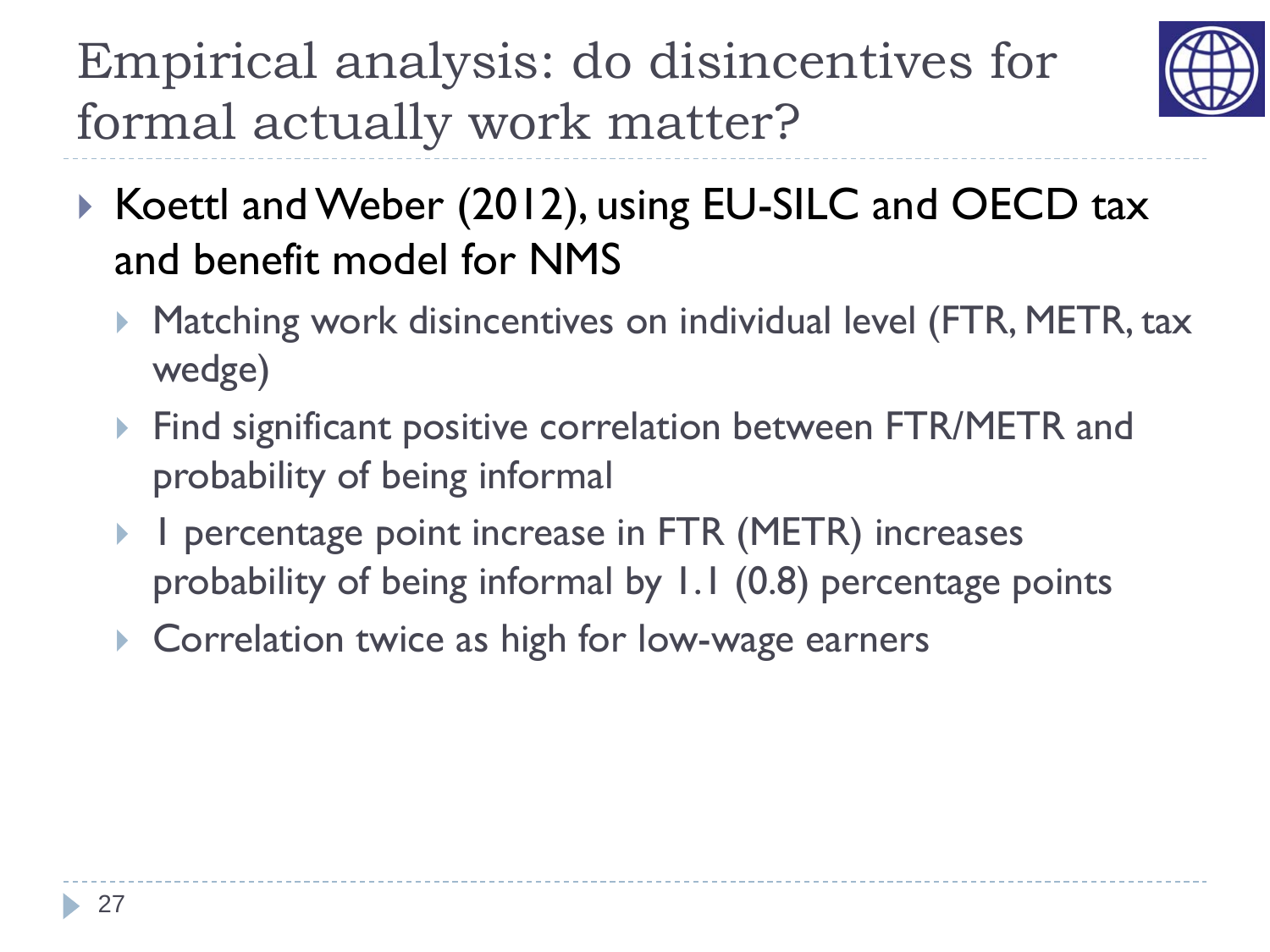Coverage of last-resort social assistance benefits (as share of total population)



Source: Europe and Central Asia Social Protection Database, World Bank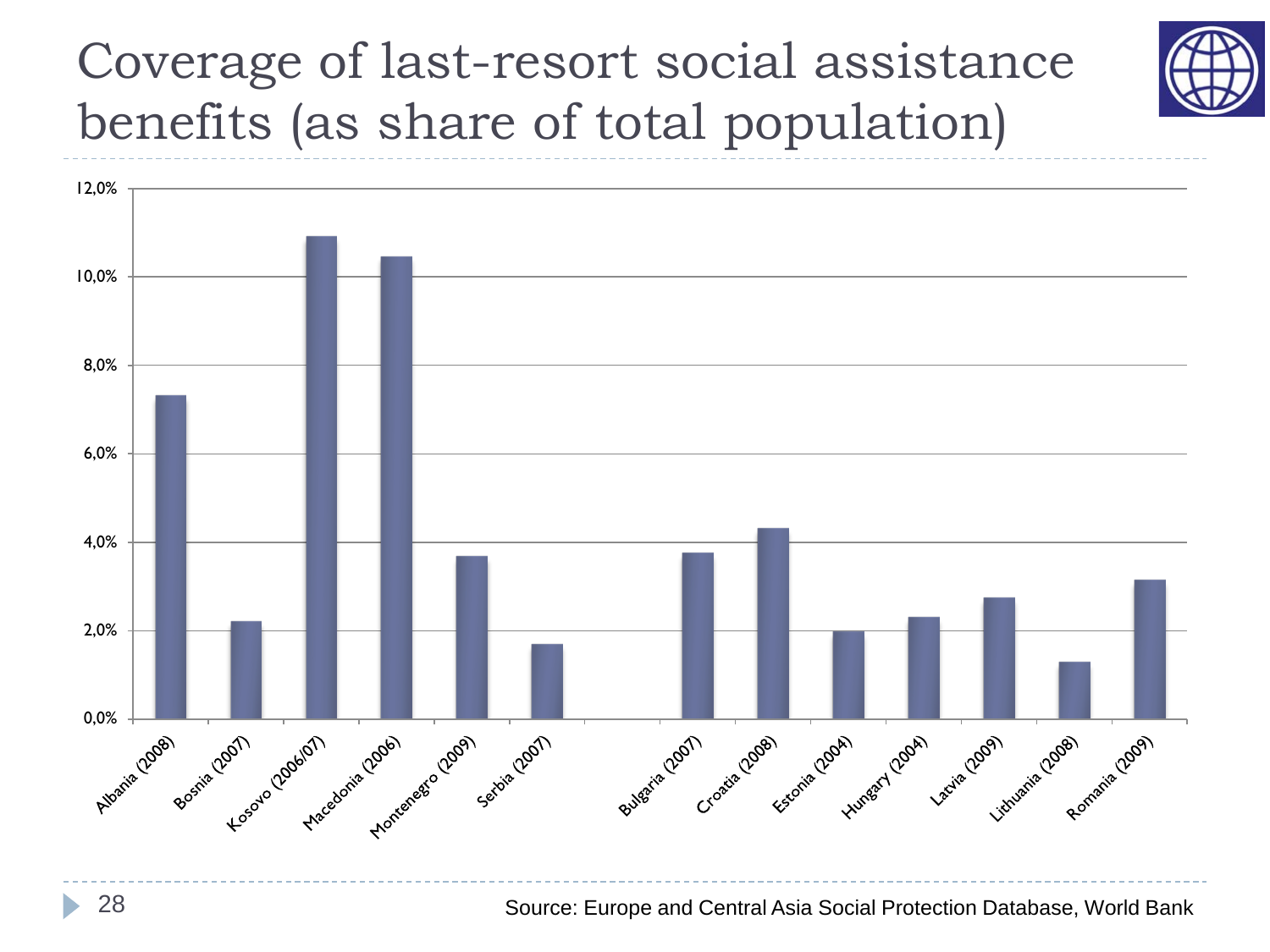## Coverage of housing benefits (as share of total population)



29 Source: Europe and Central Asia Social Protection Database, World Bank